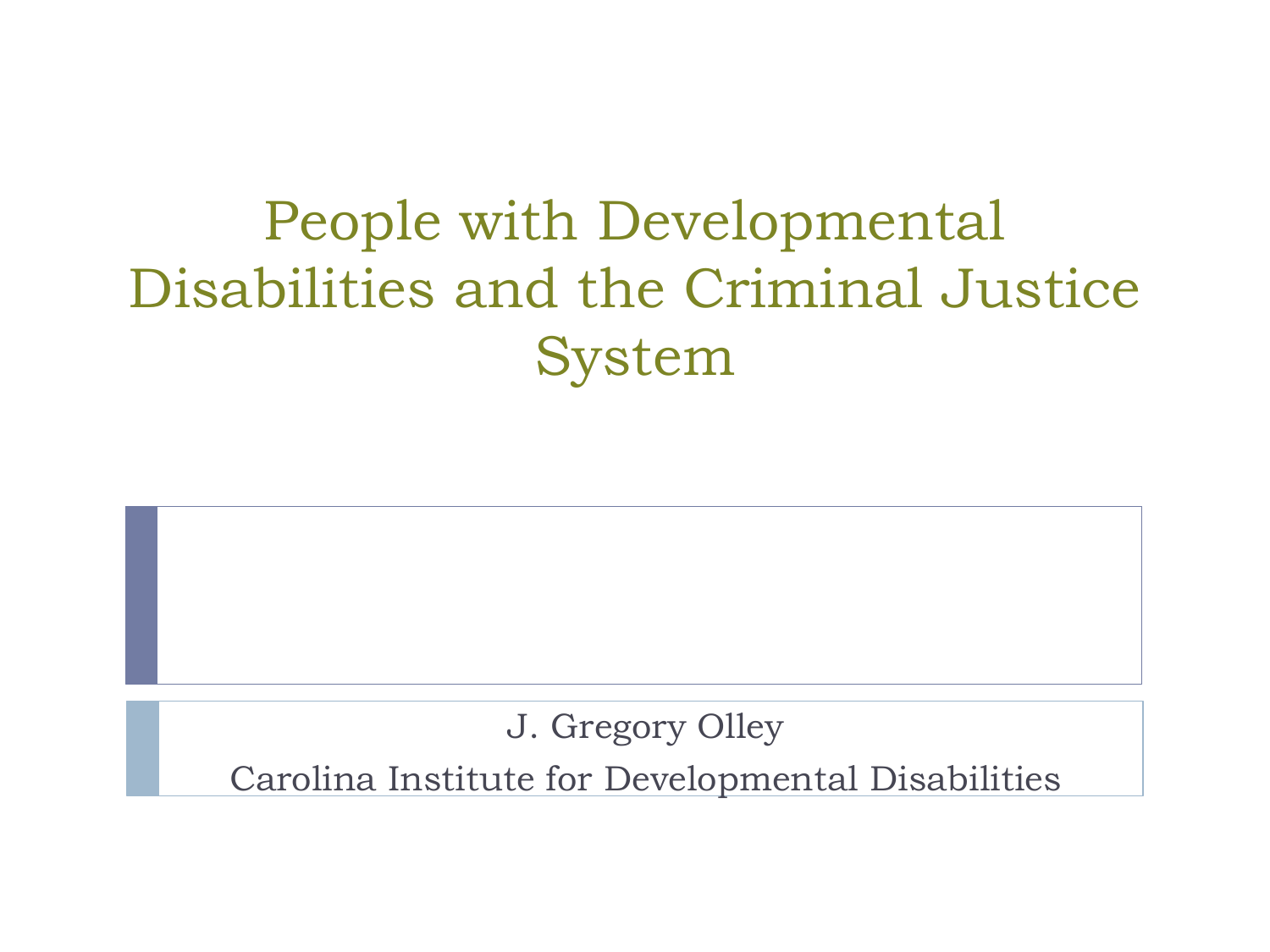## Arc of the United States and AAIDD

- ▶ Criminal Justice Work Group Policy Statement
- ▶ People with developmental disabilities are:
	- **Victims**
	- **Nitnesses**
	- **▶ Suspects**
	- **Defendants**
	- **Incarcerated individuals**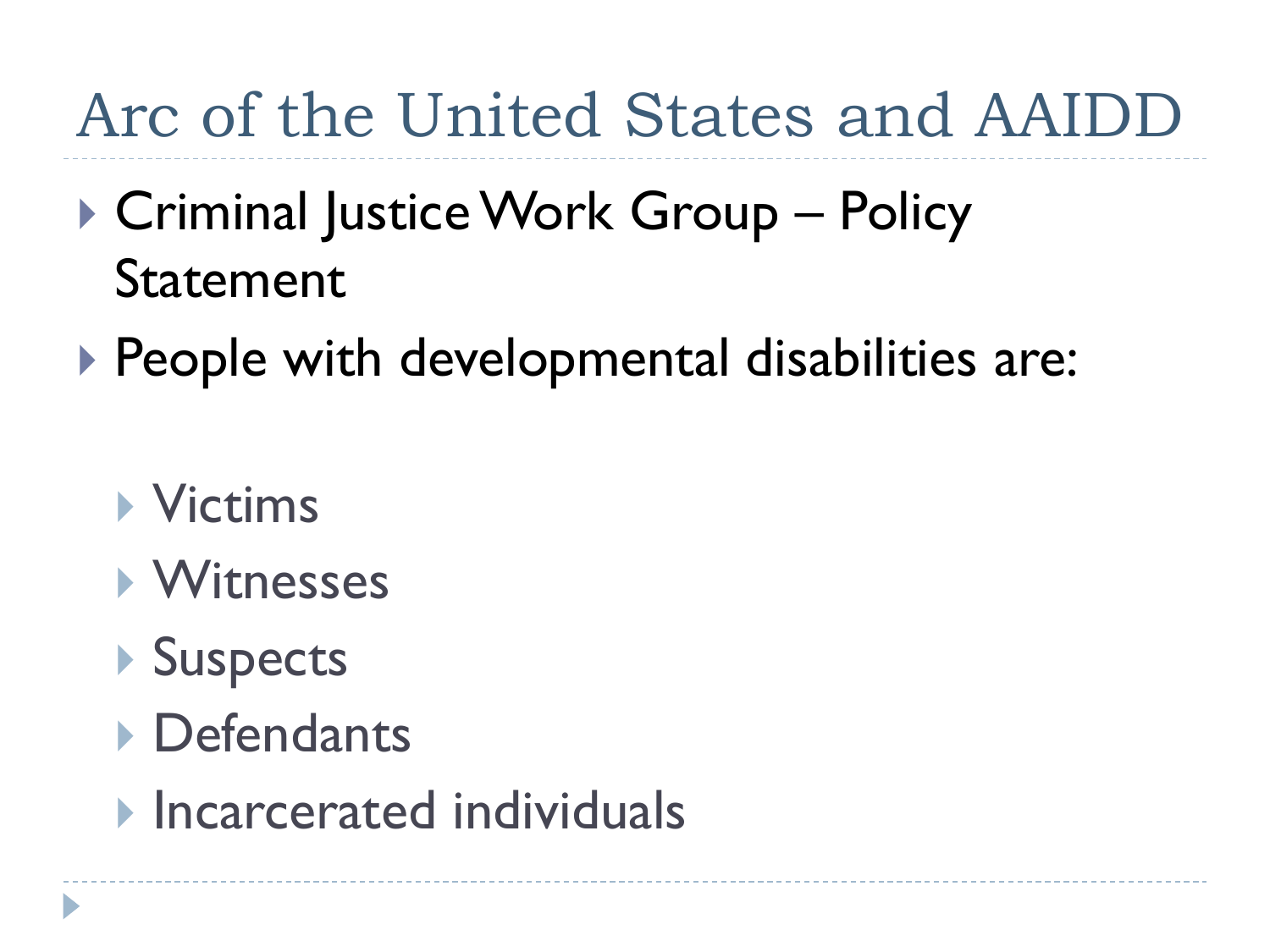#### 2012 National Survey on Abuse of People with Disabilities: Summary

- ▶ "Abuse is prevalent and pervasive, it happens in many ways, and it happens repeatedly to victims with all types of disabilities.
- "Nearly half of victims with disabilities did not report abuse to authorities. Most thought it would be futile to do so. For those who did report abuse, nearly 54% said that nothing happened. In fewer than 10% of reported cases was the perpetrator arrested.
- $\blacktriangleright$  "When therapy is provided to victims, the therapy is helpful. Unfortunately, about two-thirds of victims were not referred to a therapist."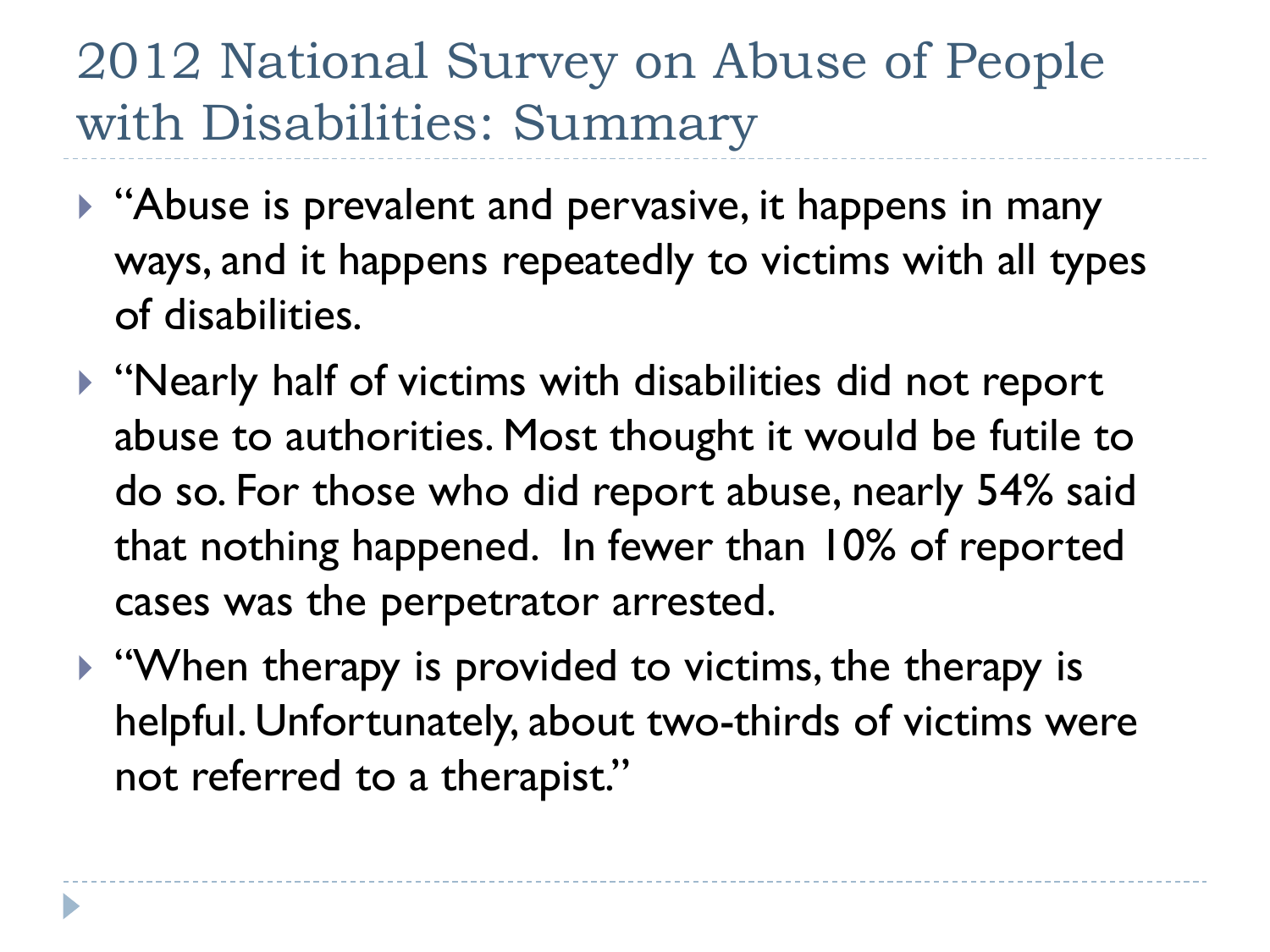# **Findings: Prevalence of Abuse**

- ▶ I. Over 70% of people with disabilities who took the survey reported they had been victims of abuse.
- ▶ 2. More than 63% of parents and immediate family members reported that their loved one with a disability had experienced abuse.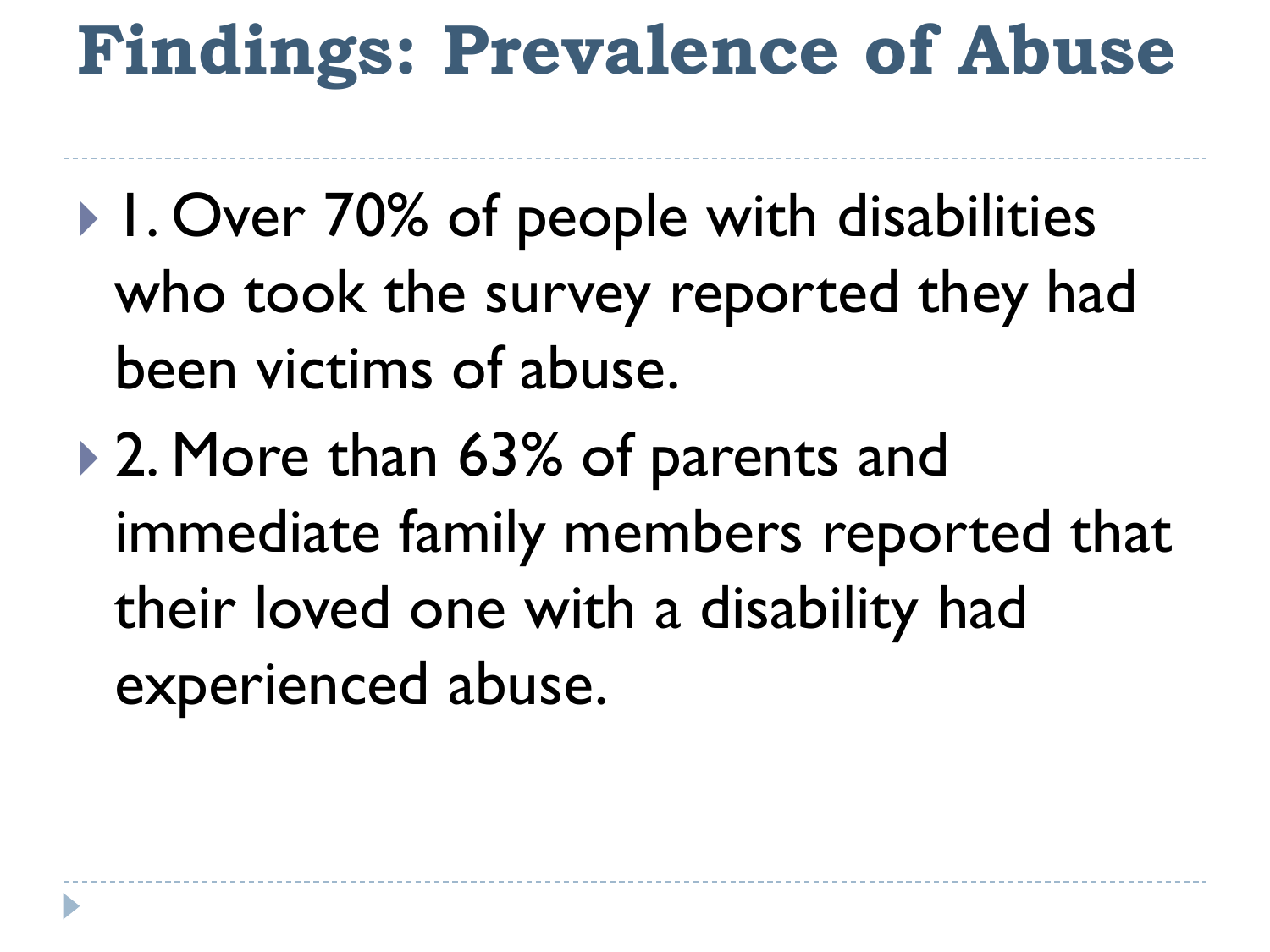## U.S. Department of Justice Office of Justice Programs

- ▶ Bureau of Justice Statistics Crime Against Persons with Disabilities, 2009-2011
- Estimates of nonfatal violent victimization (rape, sexual assault, robbery, aggravated and simple assault) against persons age 12 or older with disabilities
- ▶ 2010-2011: Annual average of about 923,000 nonfatal violent crimes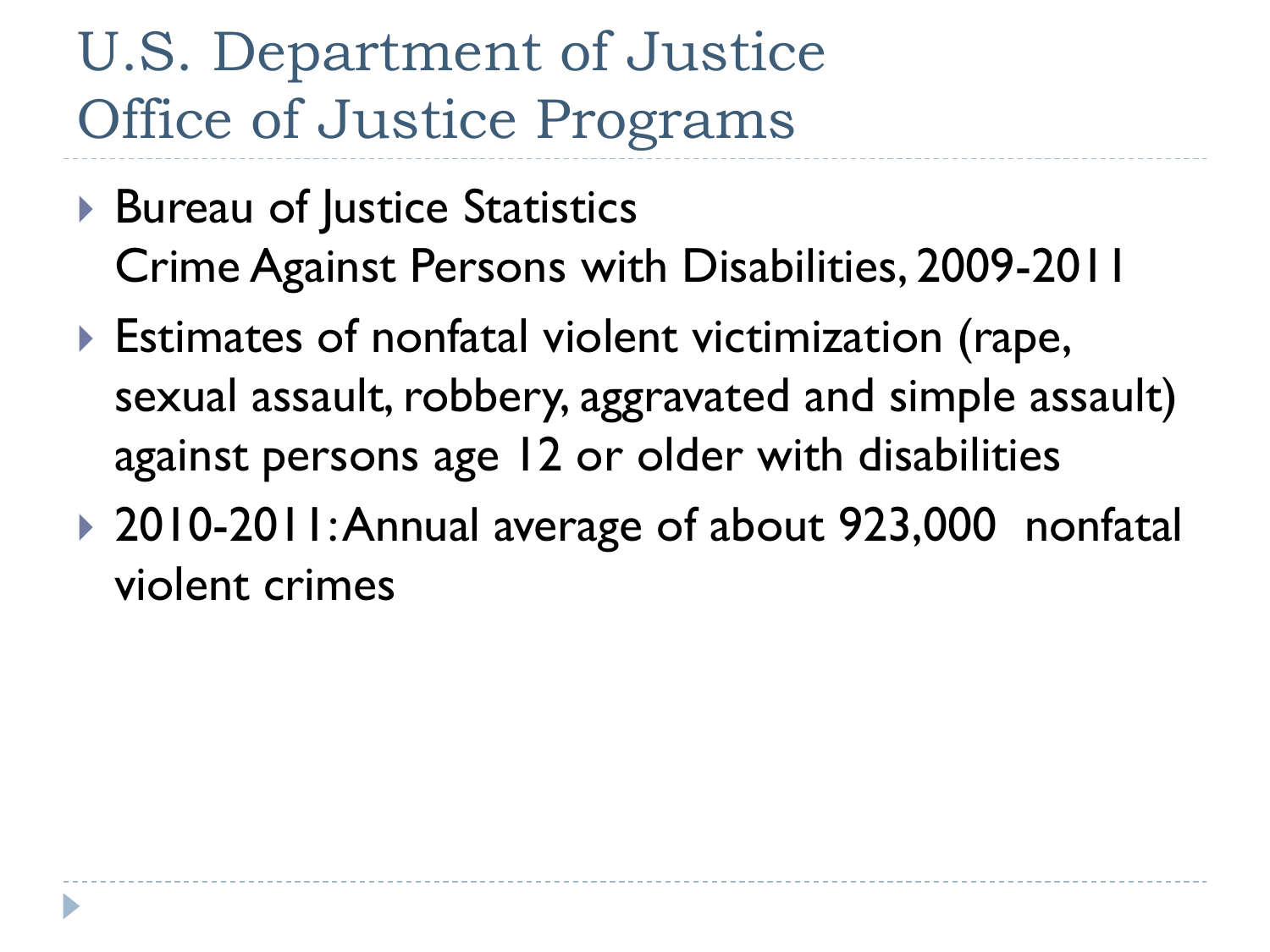# **Types of Disability**

- Self-reported victims of abuse:
- **Mental health conditions: 74.8%**
- ▶ Speech disability: 67.1%
- Autism: 66.5%
- Intellectual or developmental disability: 62.5%,
- ▶ Mobility disability: 55.2%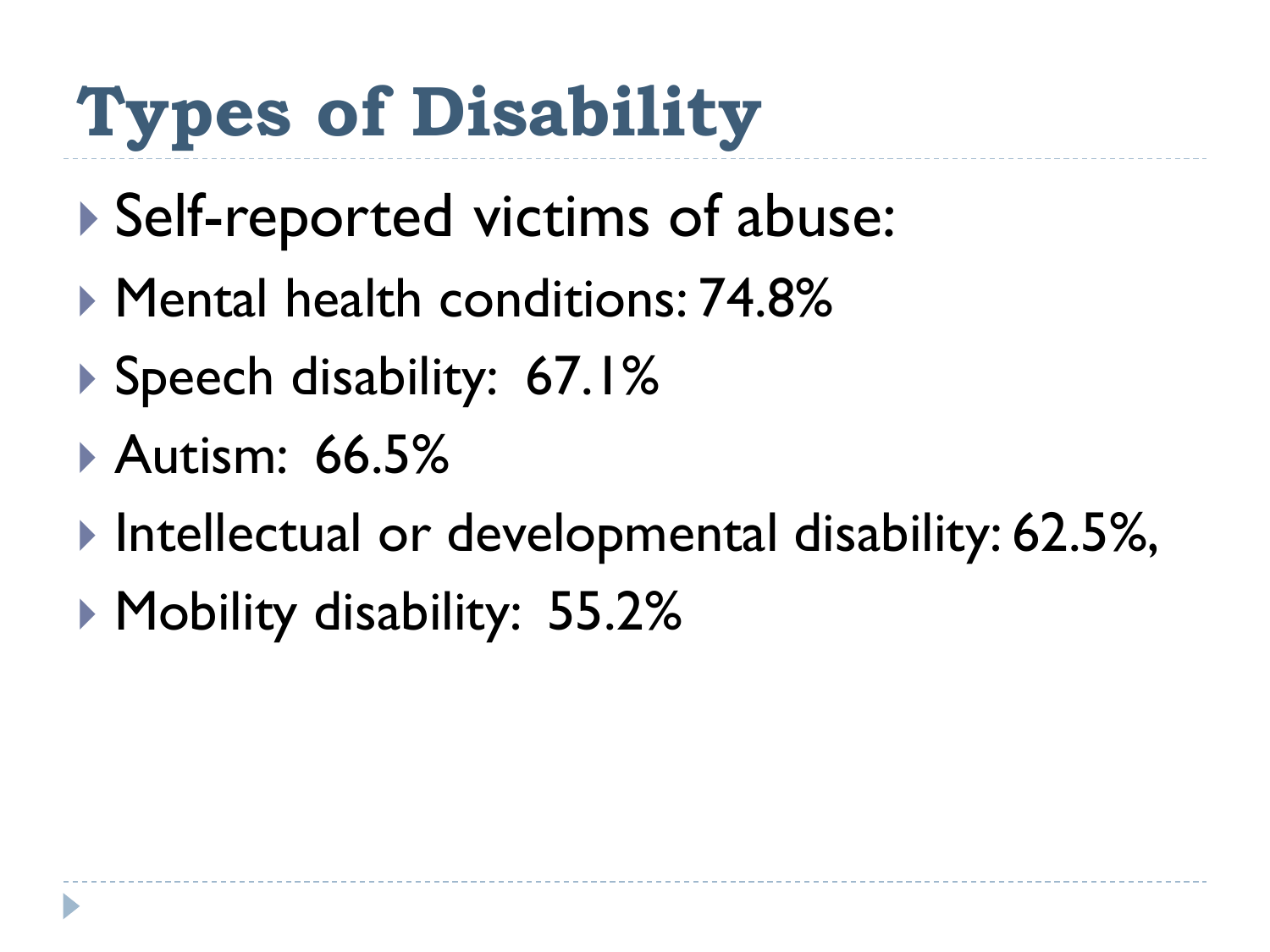# **Types of Abuse**

- ▶ "People with disabilities who were victims reported having experienced various types of abuse."
- ▶ Some 87.2% reported verbal-emotional abuse,
- ▶ 50.6% physical abuse,
- ▶ 41.6% sexual abuse,
- **▶ 37.3%** neglect, and
- ▶ 31.5% financial abuse.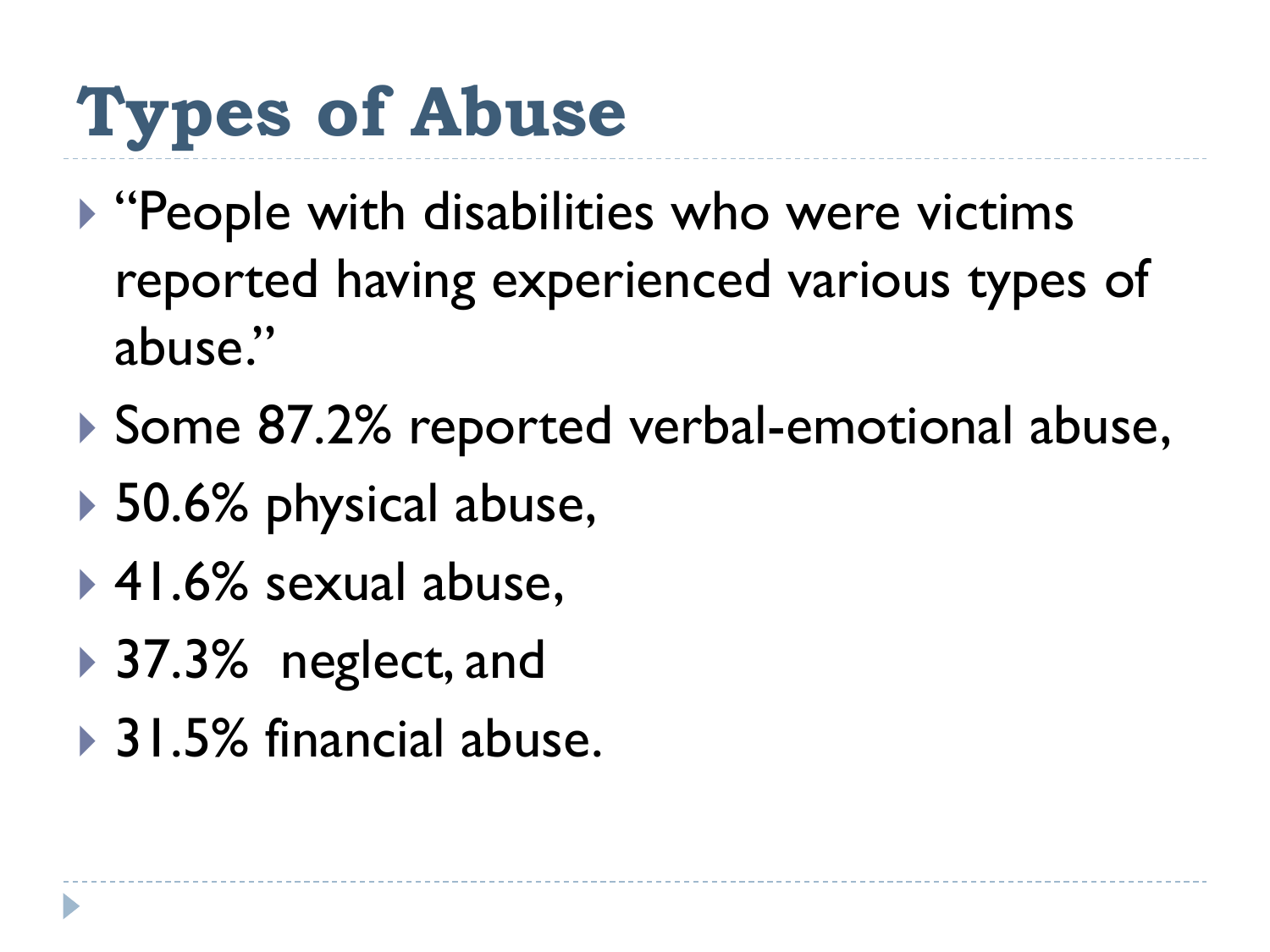## **Reports of sexual abuse varied by disability.**

- ▶ Mental health conditions: 47.4%
- ▶ Intellectual or developmental disability: 34.2
- ▶ Mobility disability: 31.6
- **Autism: 24.9**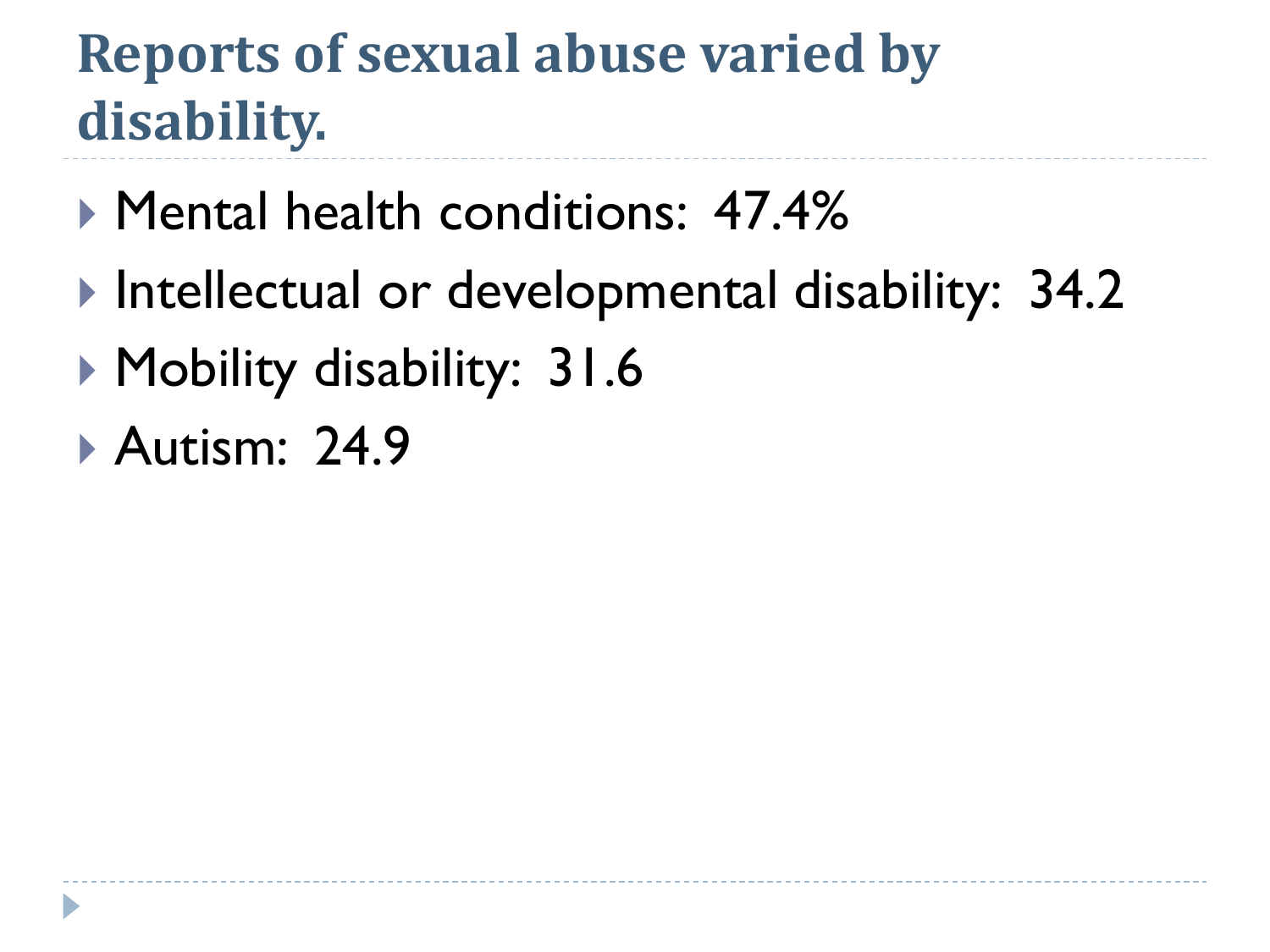U.S. Department of Justice 2011 Age-adjusted rates of violent victimization Rates per 1,000 **People with Disabilities People without Disabilities**

- ▶ Rape/Sexual assault 2.7 ▶ 0.9
- ▶ Robbery 8.3 1.8
- ▶ Aggravated assault 10.6 ▶ 3.3
- ▶ Simple assault 26.1  $|3.4|$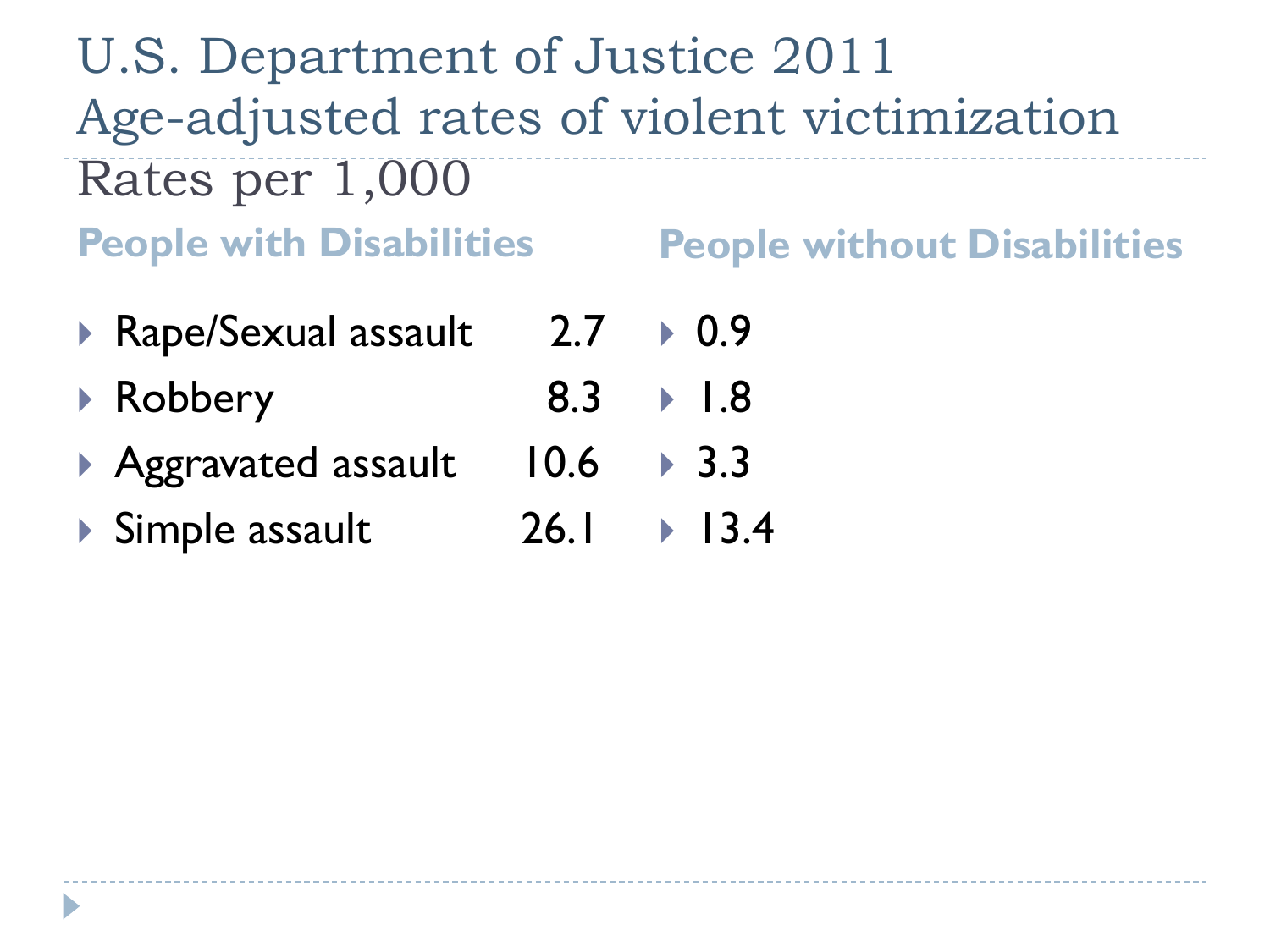U.S. Department of Justice 2011 Age-adjusted rates of violent victimization Rates per 1,000

- **With Disabilities Without Disabilities**
- $\triangleright$  Males: 42
- ▶ Females: 53
- Males: 22
- ▶ Females: 17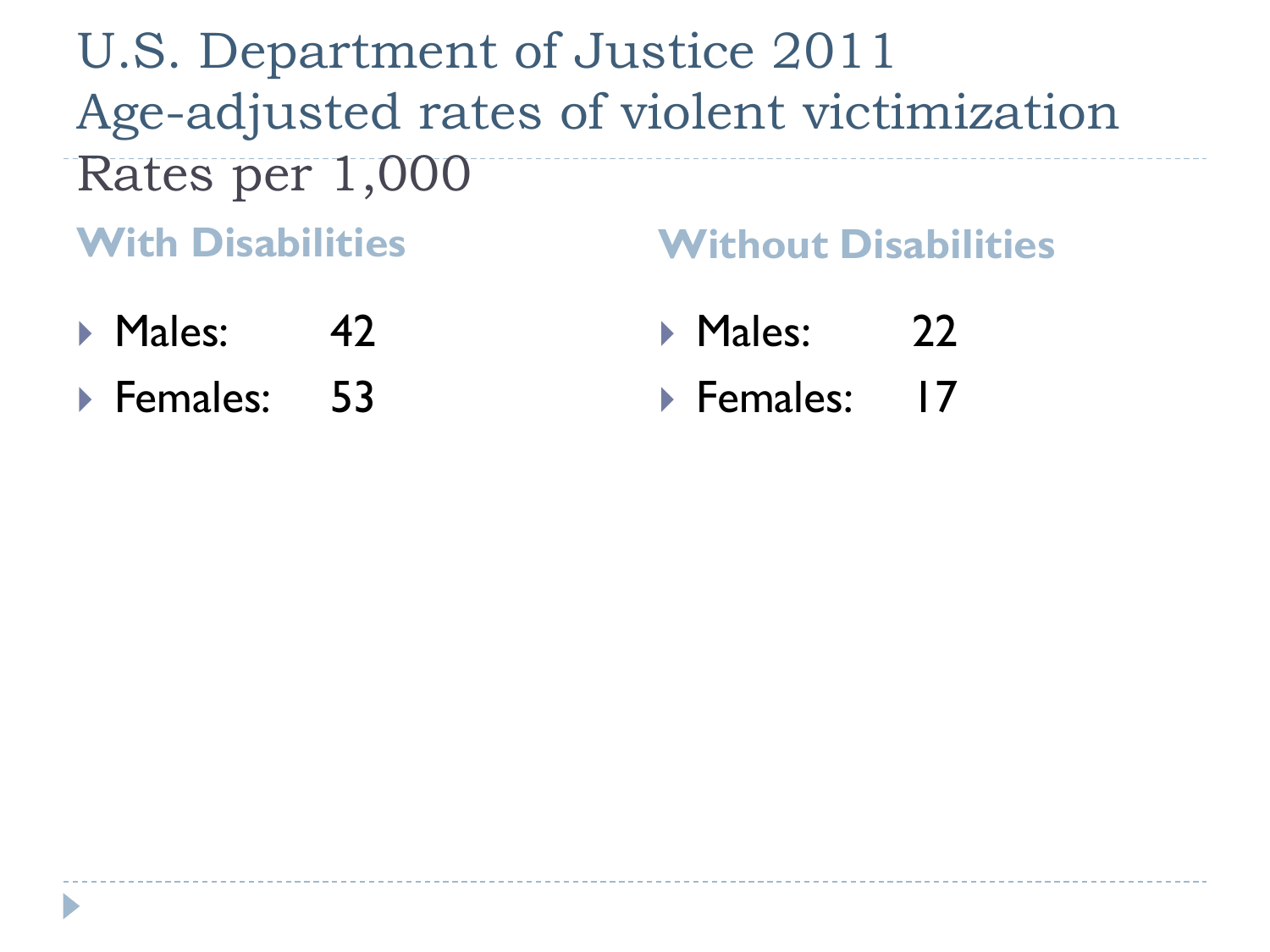#### U.S. Department of Justice 2011 Unadjusted rates of violent victimization Rates per 1,000 **2010 2011**

- ▶ Hearing 10.6 ▶ Vision 24.9 ▶ Ambulatory 19.7 ▶ Cognitive 43.5 ▶ Self-care 17.8  $17.3$  $\triangleright$  23.5  $22.7$  $\triangleright$  51.0 ▶ 27.8  $25.7$
- ▶ Independent Living 26.4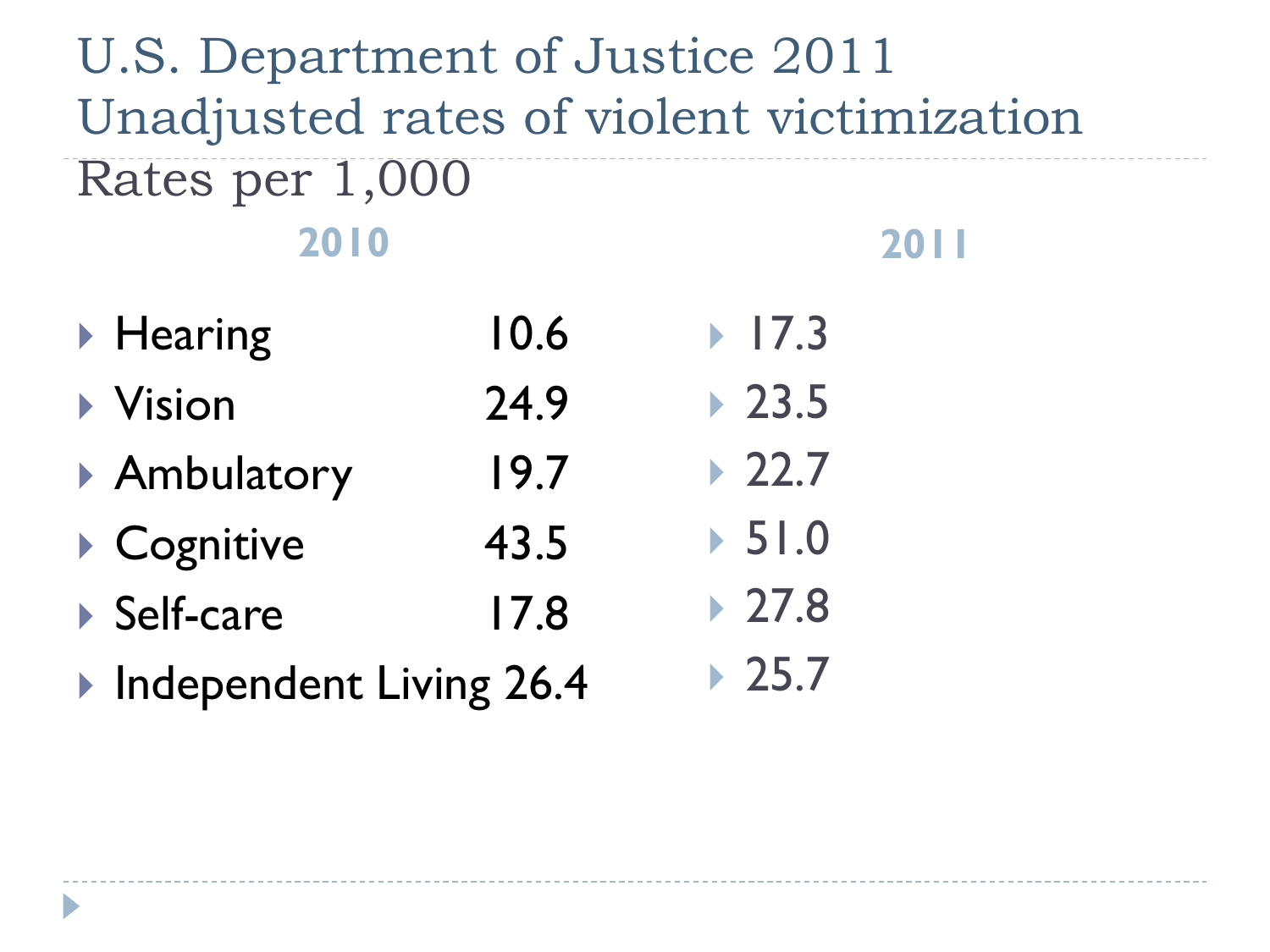# **Reporting Abuse**

- ▶ "Among people with disabilities who reported they had been victims of abuse, only 37.3% said they had reported it to the authorities.
- When families of victims and people with disabilities who are victims are both considered, the rate of reporting increased to 51.7%. This suggests that when a family member learns of the abuse, it becomes more likely that a report will be filed with authorities."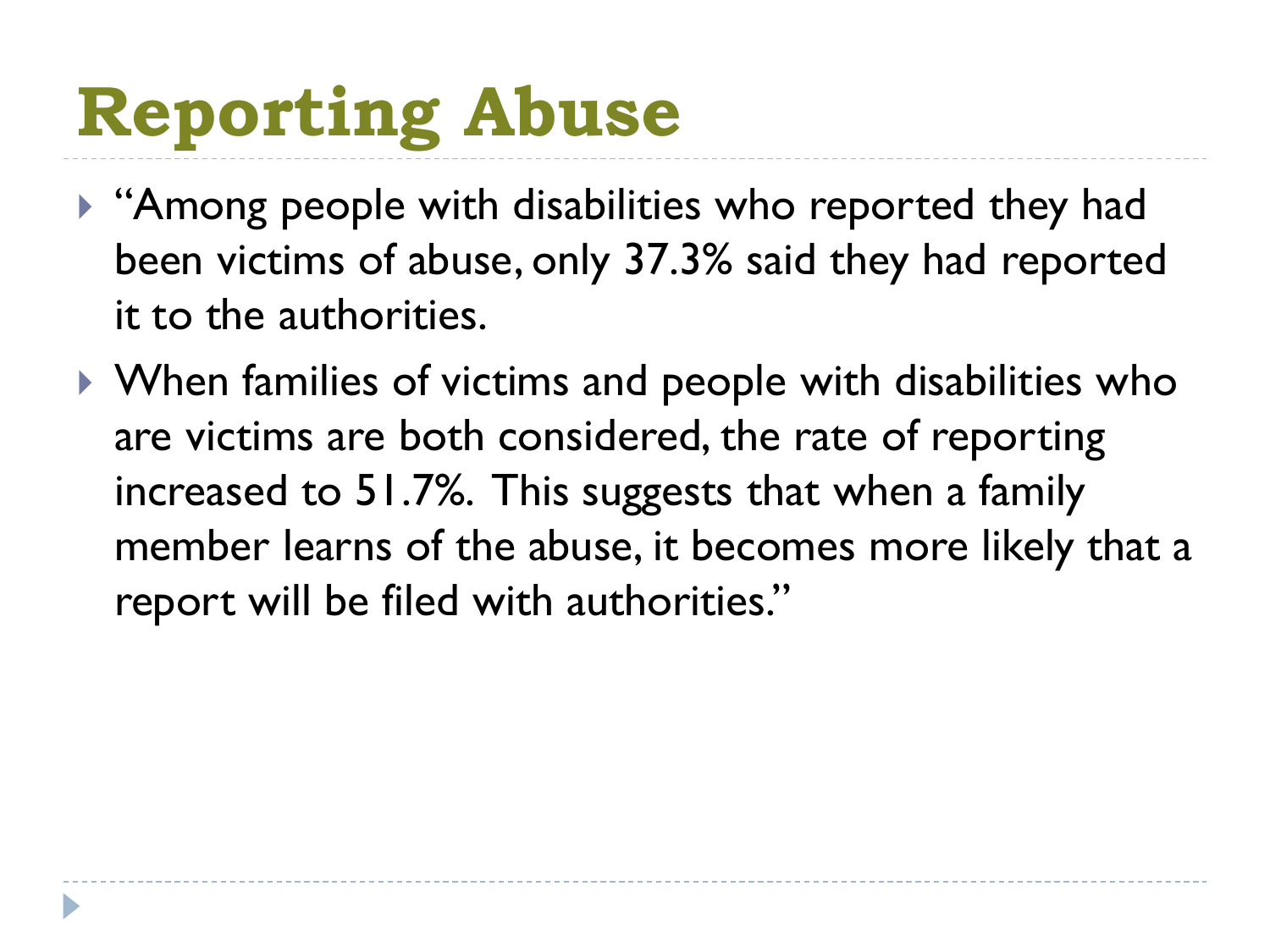## **What happens when reported?**

- ▶ When victims with disabilities reported abuse to authorities,
- ▶ 52.9% of cases nothing happened.
- ▶ 9.8% of cases alleged perpetrators were arrested.
- ▶ When reporting by families and people with disabilities who were victims are both considered,
- ▶ 42.8% nothing happened
- ▶ Unfortunately, the percent of alleged perpetrators who were arrested also decreased to 7.8%.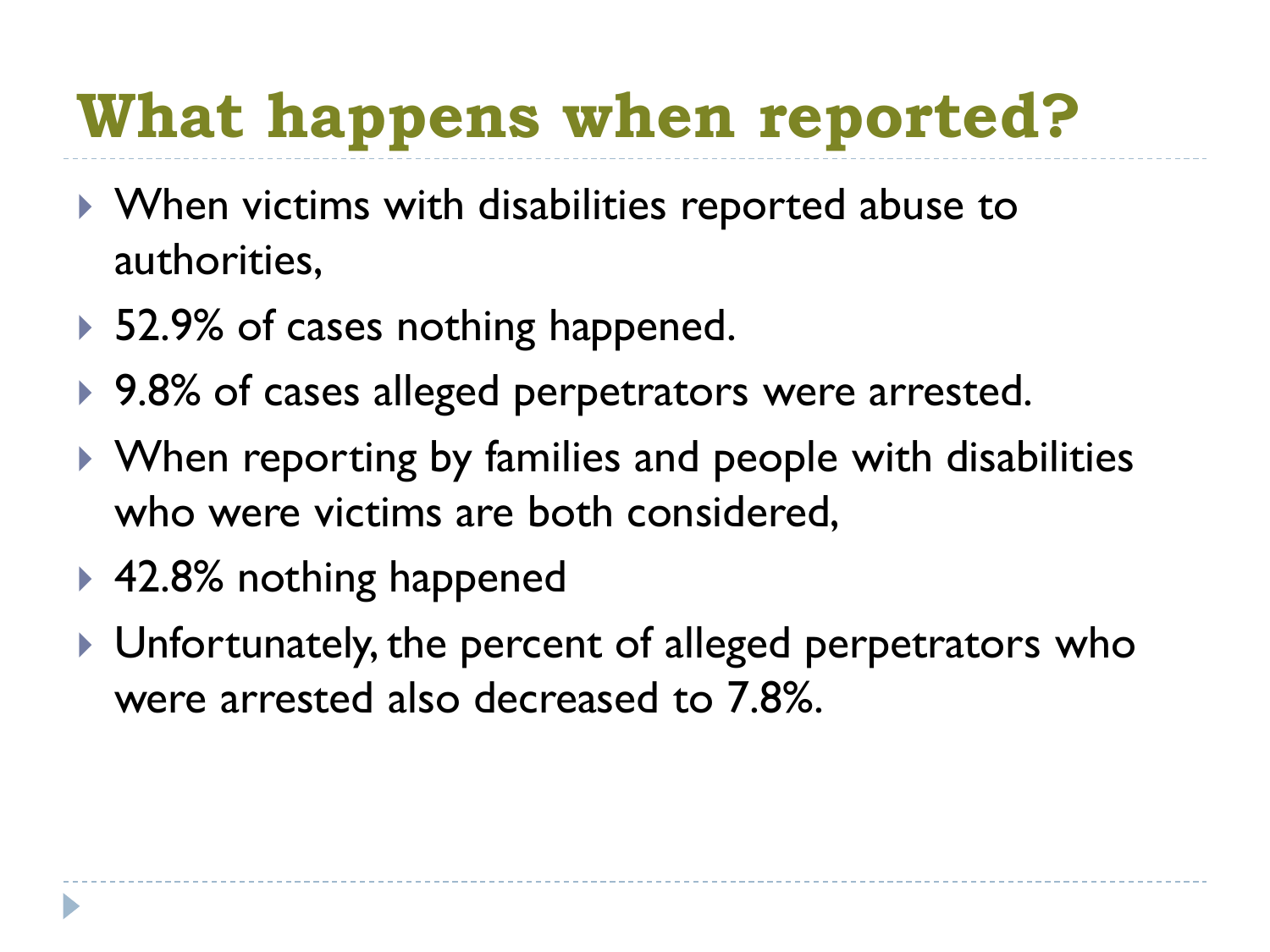#### **Bullying (reported by pwd and families)**

- Autism (77%)
- Mental health (74.7%)
- ▶ Speech (66.8%)
- $|UDD(64.3%)$
- ▶ Mobility (55%)
	- Usually happened on multiple occasions.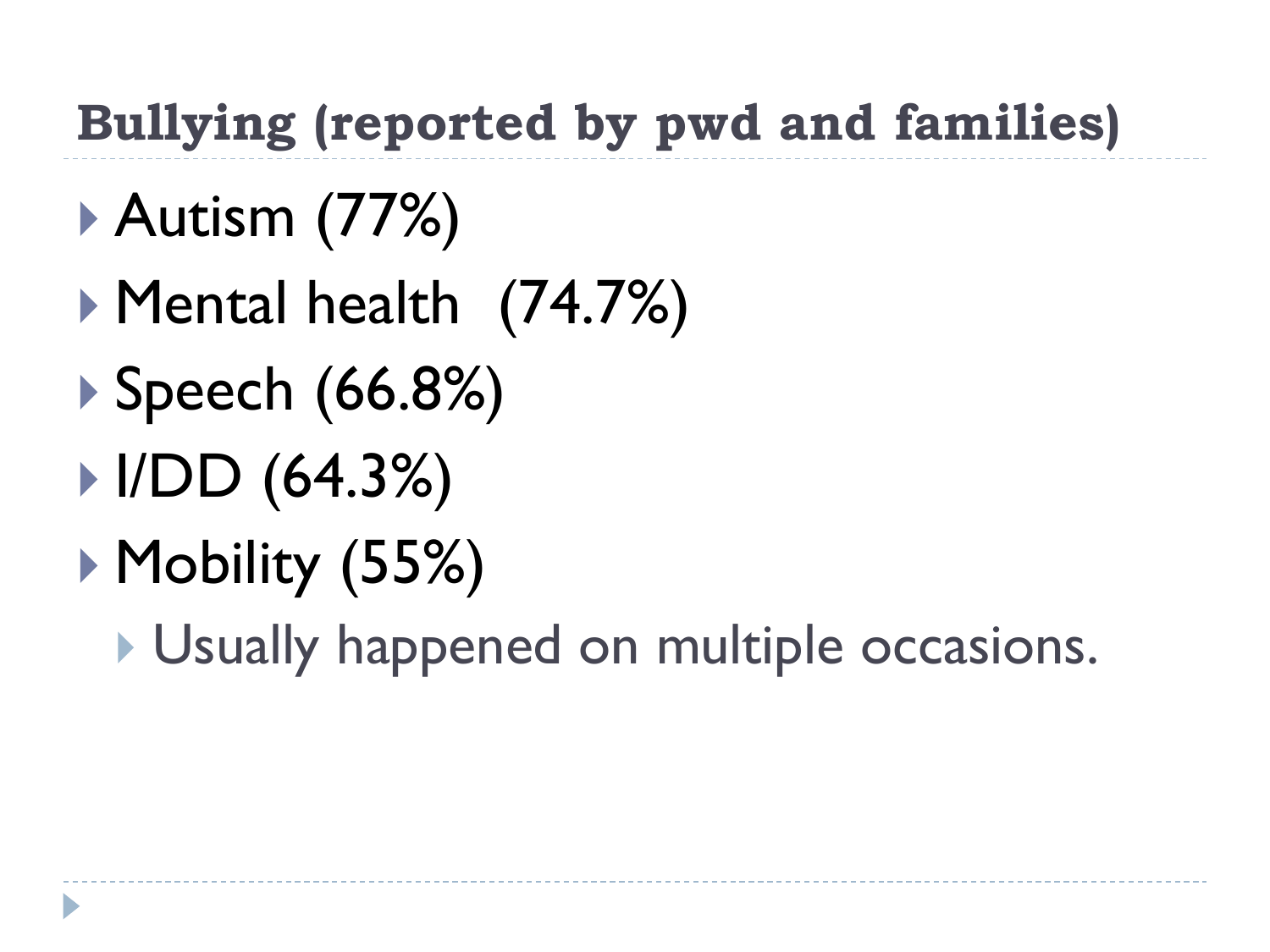# **Getting Therapy**

- ▶ "Some 65.4% of people with disabilities who were victims of abuse or bullying did not receive counseling or therapy.
- ▶ "More than 63% of victims of physical abuse and 52% of victims of sexual assault did not get therapy."
- ▶ "When therapy was provided, 83% of people with disabilities who were victims say that it was helpful to them.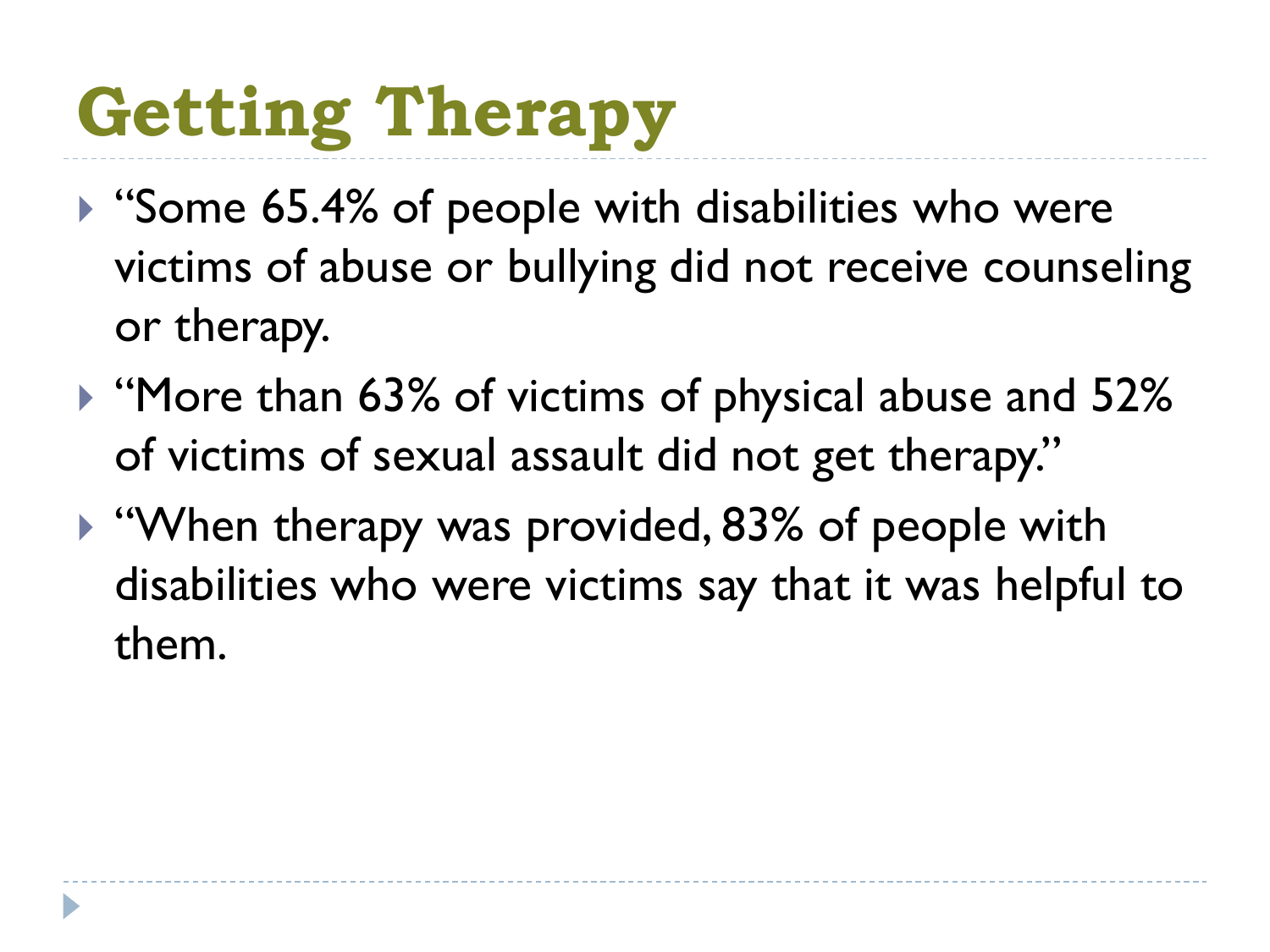# **Frequency of Abuse**

- ▶ More than 90% of people with disabilities who were victims of abuse said they had experienced such abuse on multiple occasions.
- Some 57% of these victims said they had been victims of abuse on more than 20 occasions,
- with 46% saying it had happened too many times for them to even count.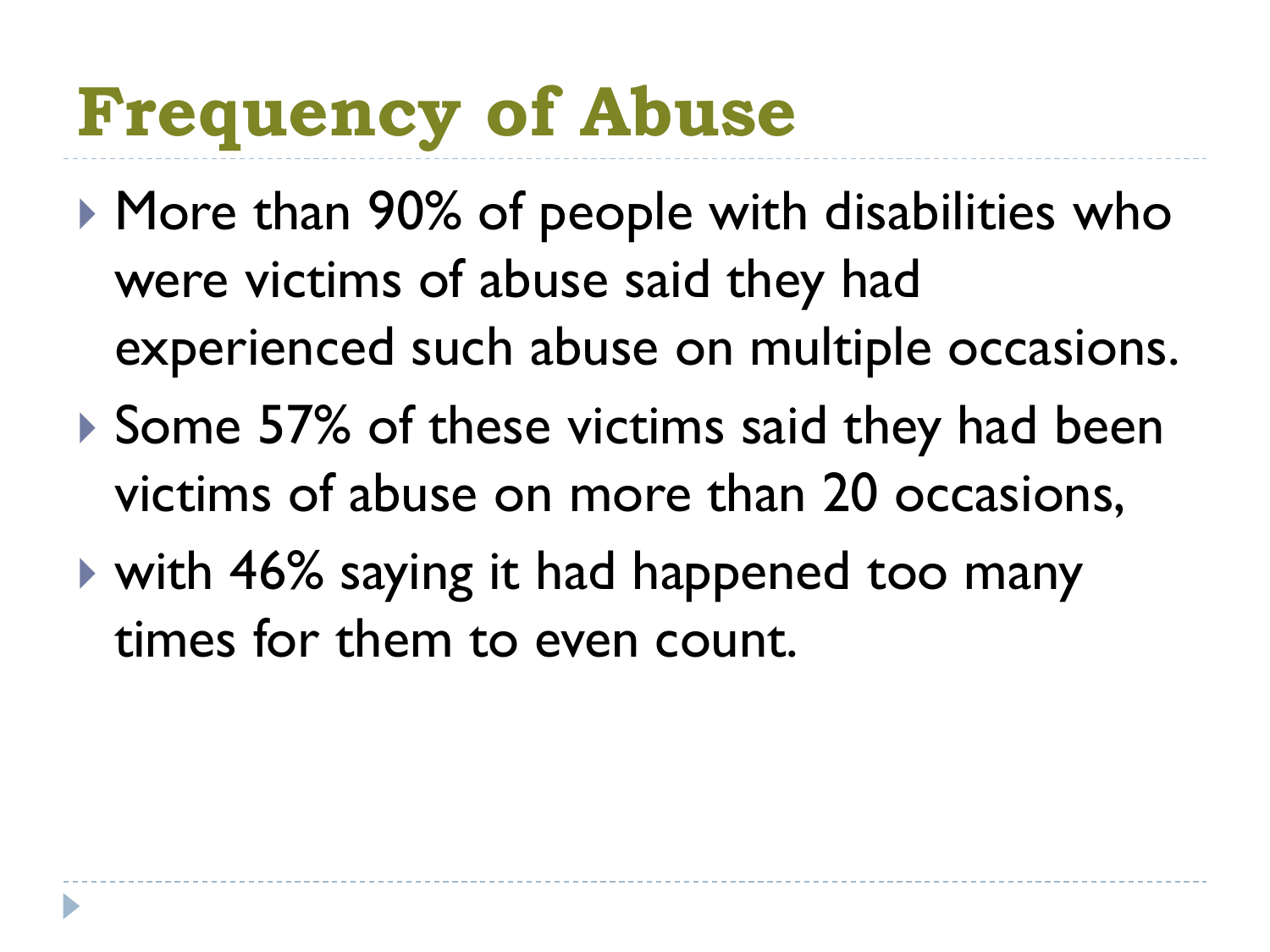# **Vulnerability**

"People with disabilities are significantly more likely than others to be victims of violence and are often more emotionally impacted when they are taken advantage of, new research indicates." (*Findings from an analysis of the 2009-2010 British Crime Survey*)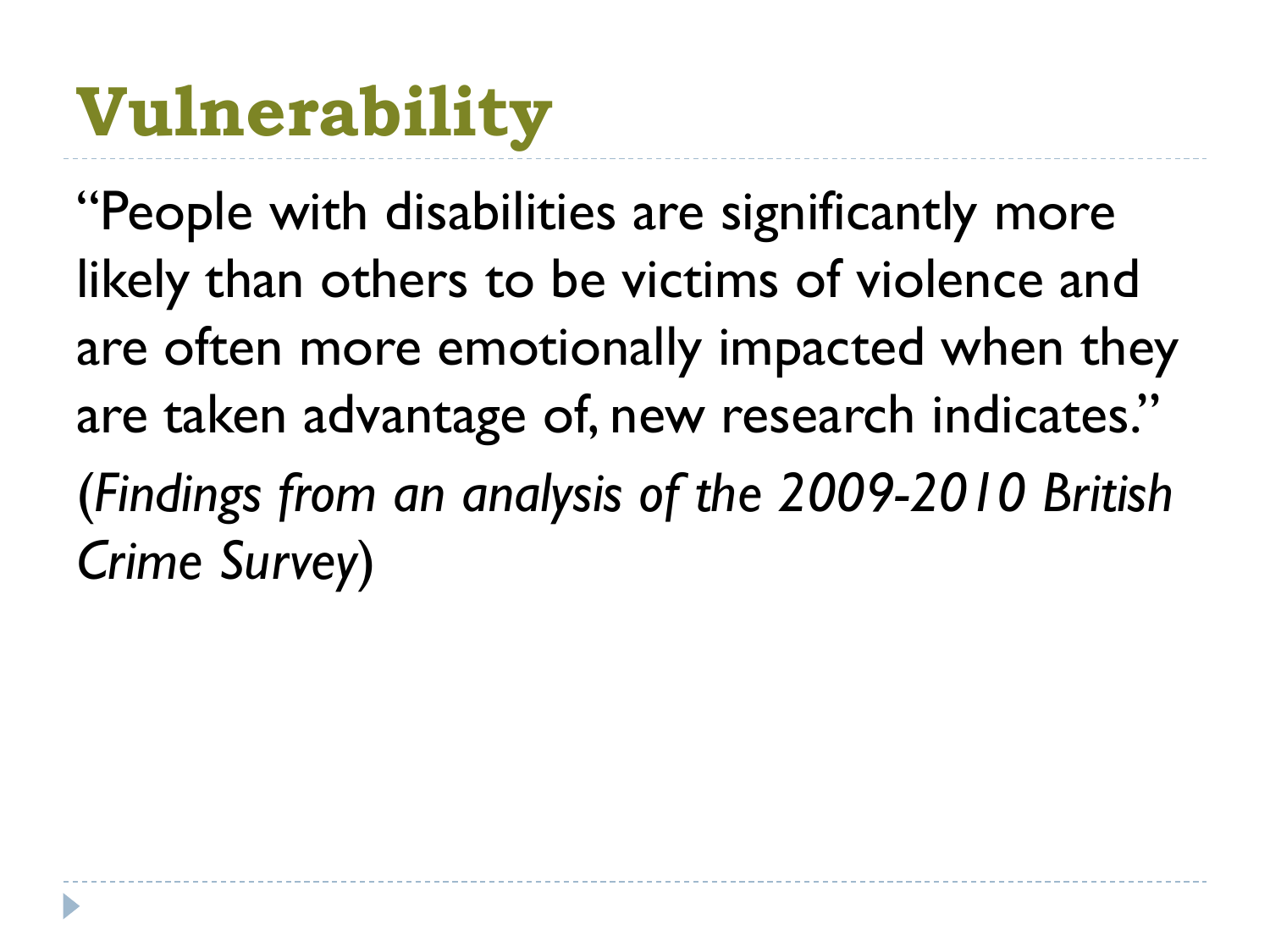

The largest study of its kind ever to examine over the lifespan the medical, social, and economic consequences in adults of adverse childhood experiences. (>17,000 participants)

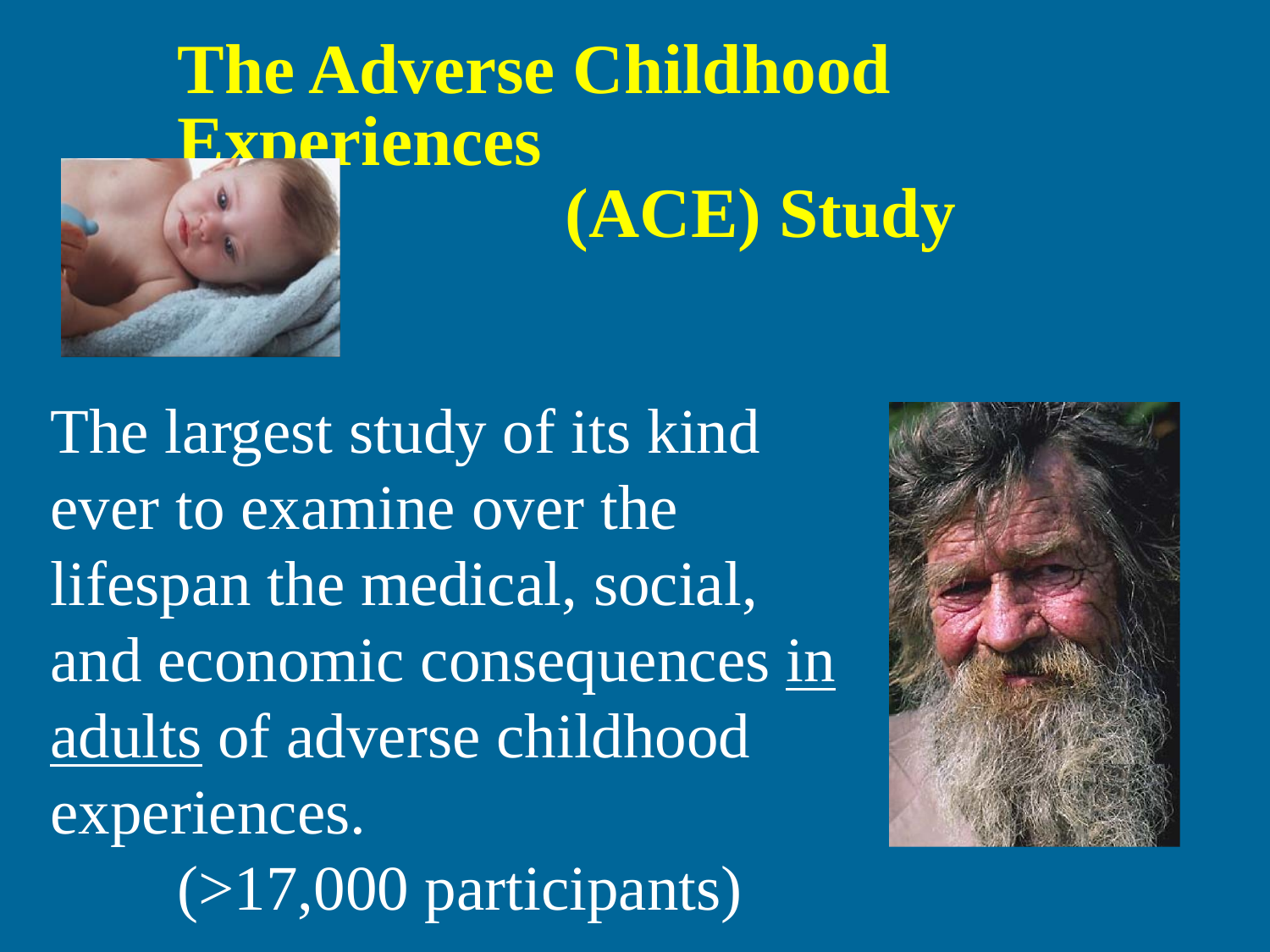## Prevalence of Adverse Childhood Experiences

|  | <b>Prevalence</b> (%) |  |  |
|--|-----------------------|--|--|
|--|-----------------------|--|--|

| <b>Abuse, by Category</b>                  |       |
|--------------------------------------------|-------|
| Psychological (by parents)                 | 11%   |
| Physical (by parents)                      | 28%   |
| Sexual (anyone)                            | 22%   |
| <b>Neglect, by Category</b>                |       |
| Emotional                                  | 15%   |
| Physical                                   | 10%   |
| <b>Household Dysfunction, by Category</b>  |       |
| Alcoholism or drug use in home             | 27%   |
| Loss of biological parent $\langle$ age 18 | 23%   |
| Depression or mental illness in home       | 17%   |
| Mother treated violently                   | 13%   |
| Imprisoned household member                | $5\%$ |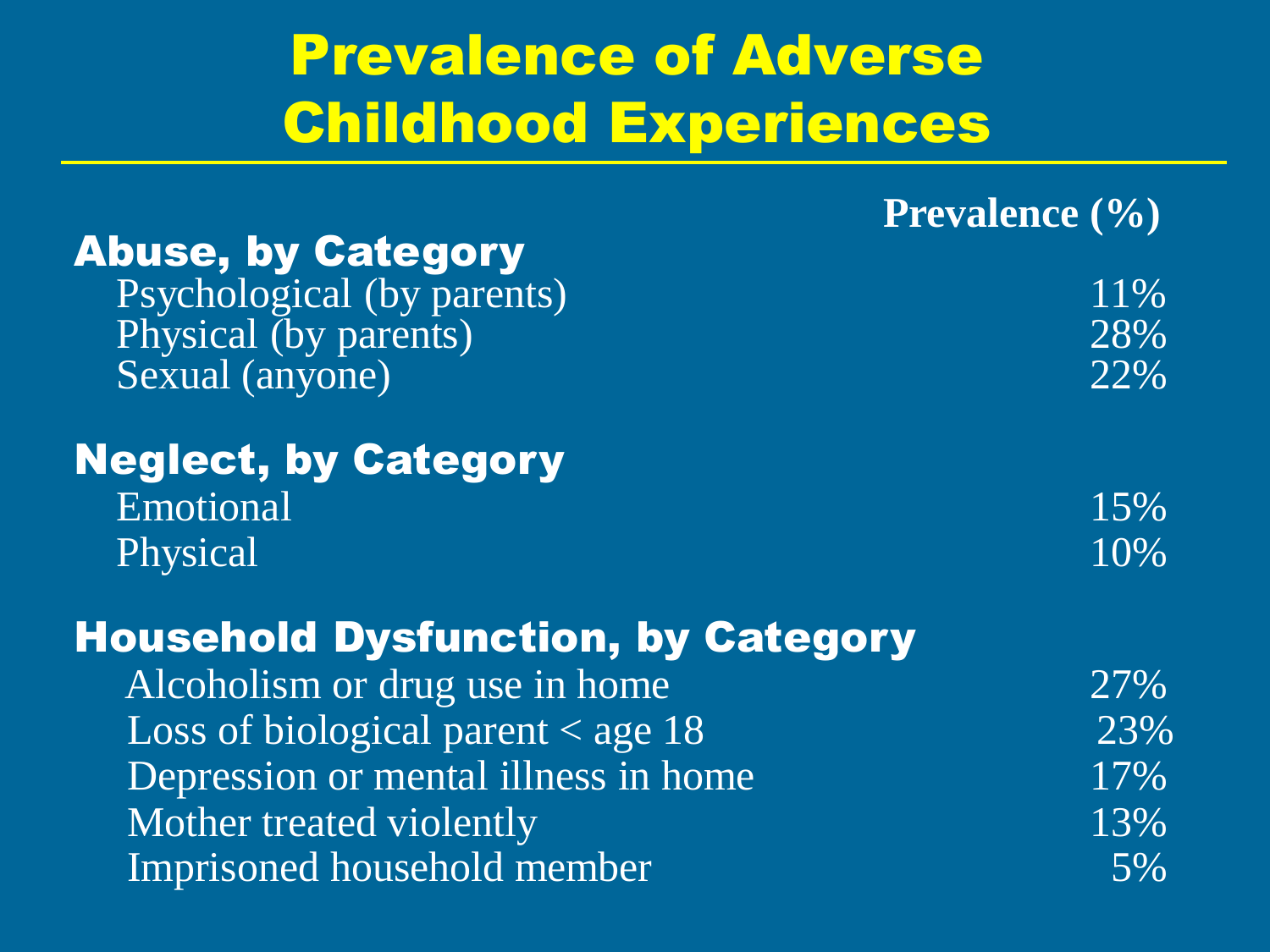Higher ACE Score Associated with many negative outcomes:

Depression, Suicide Attempts Smoking, COPD, Work performance, Liver Disease, Heart Disease, Promiscuity, Hallucinations, Impaired Memory of Childhood, Alcoholism, IV Drug Use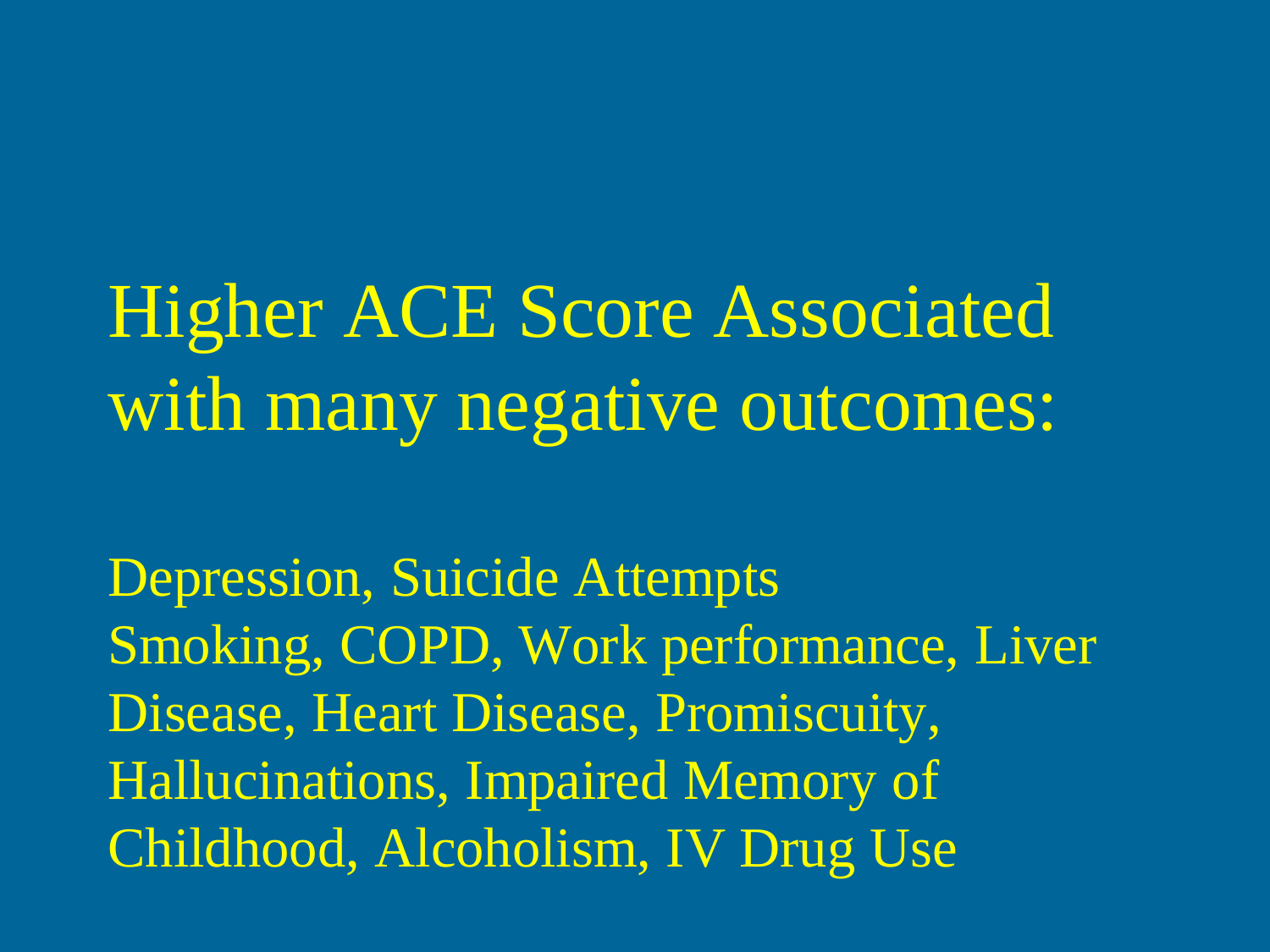#### ACE Score and the Risk of Perpetrating Domestic Violence **Social function:**

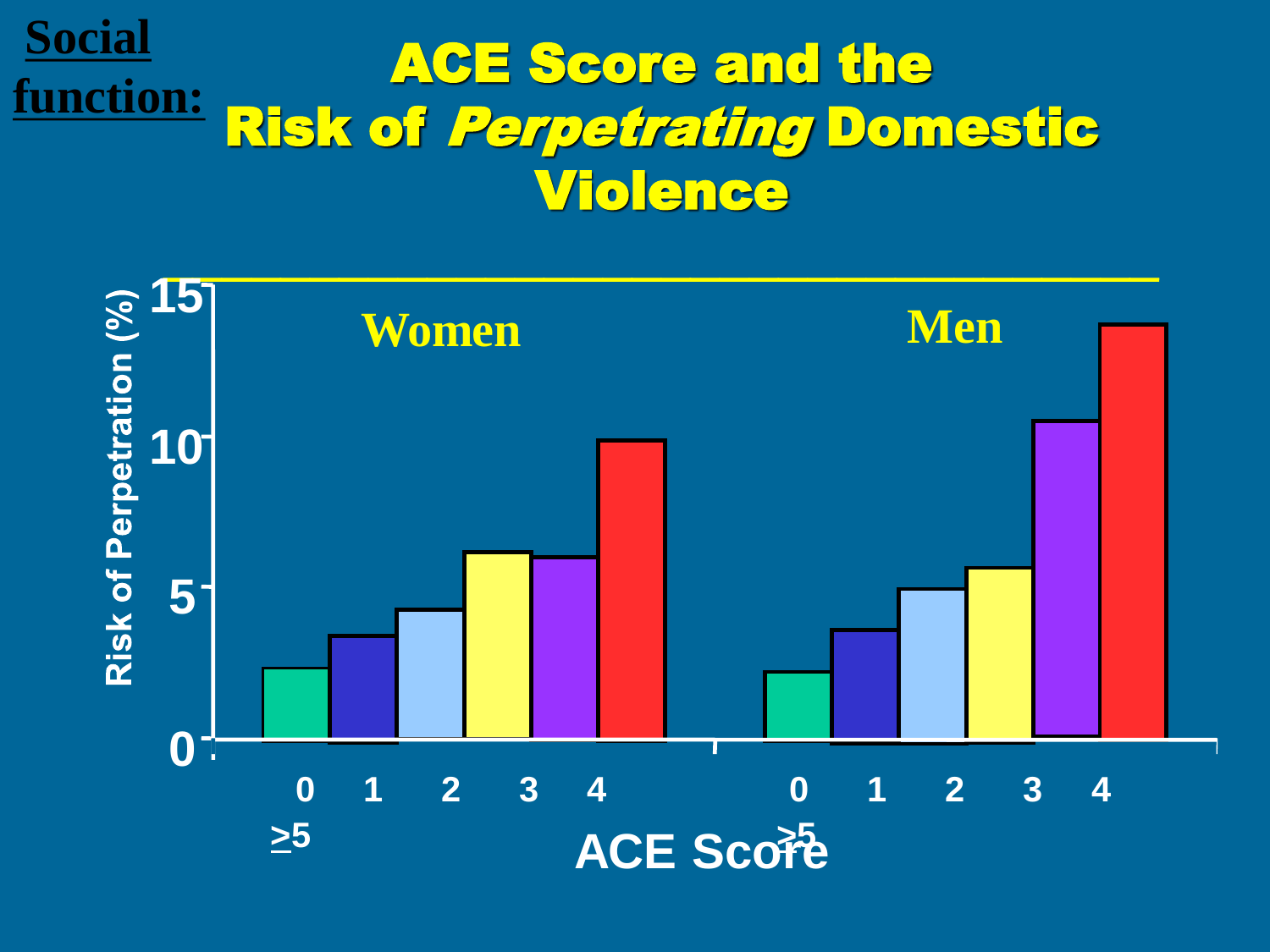2. People with Developmental Disabilities as Witnesses

1. When they are victims 2. As witnesses to another crime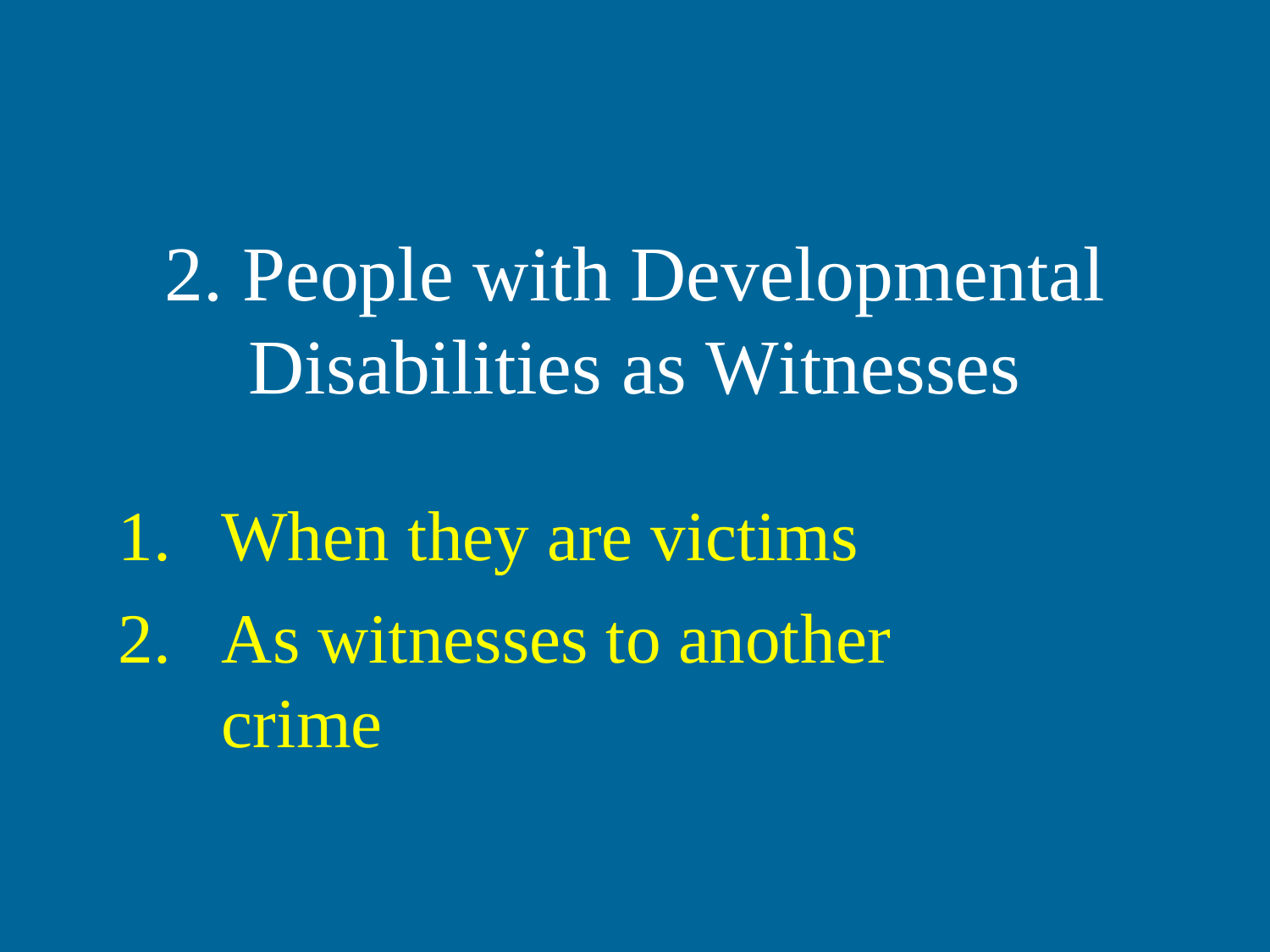## Offenders with ID

- Prevalence estimates in U.S. prisons varies 2 to 10%
- Higher risk for violent offences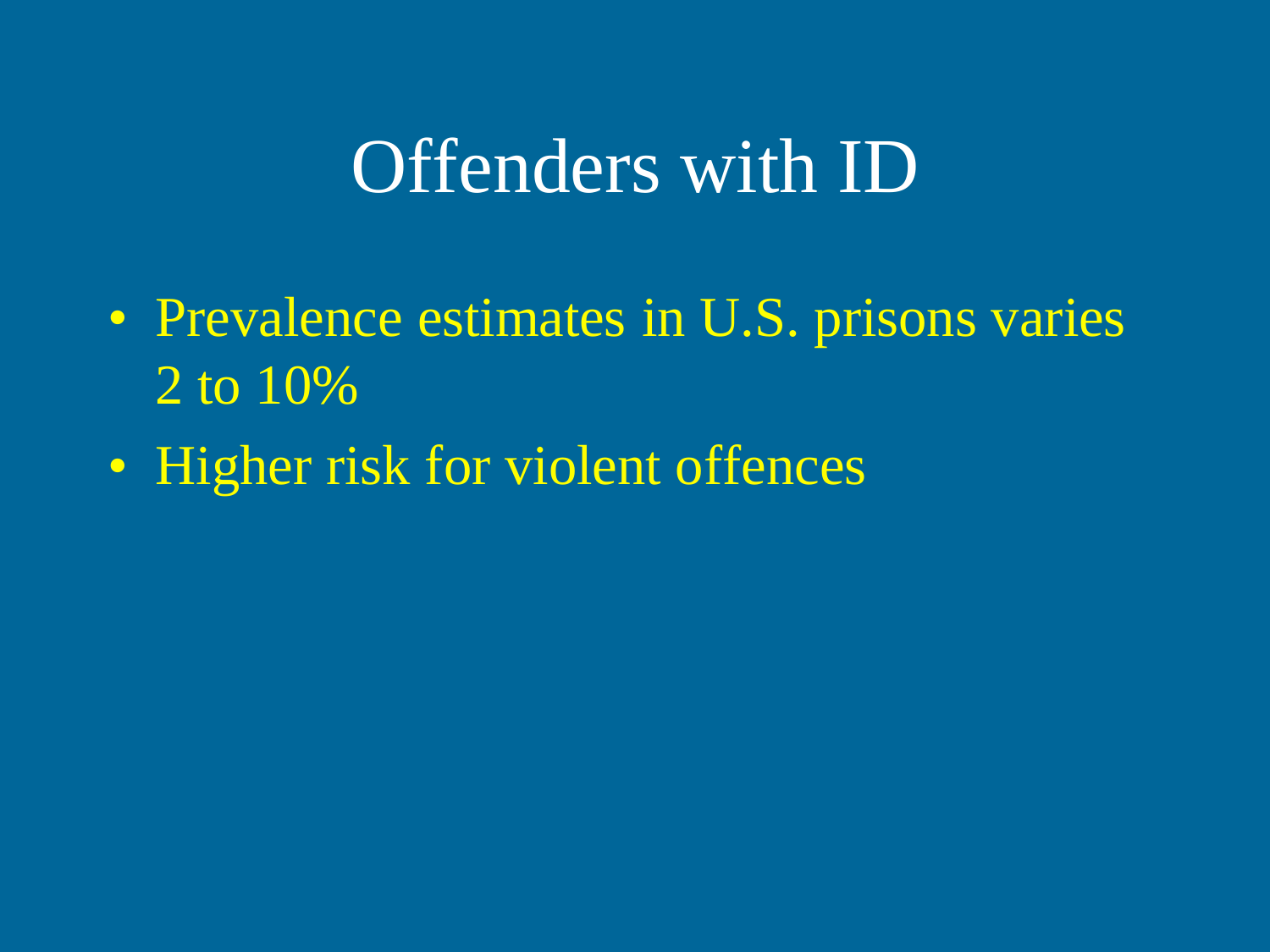In addition to common characteristics of ID, people with ID who commit crimes

- Have mild ID, are not receiving services
- Come from poverty backgrounds
- Are isolated from their family and community
- Are lonely, often homeless
- Are lacking in any productive activity during the day
- Have substance abuse problems that affect their financial situation
- Have high recidivism
- Have high risk of mental illness (Hayes, 2012)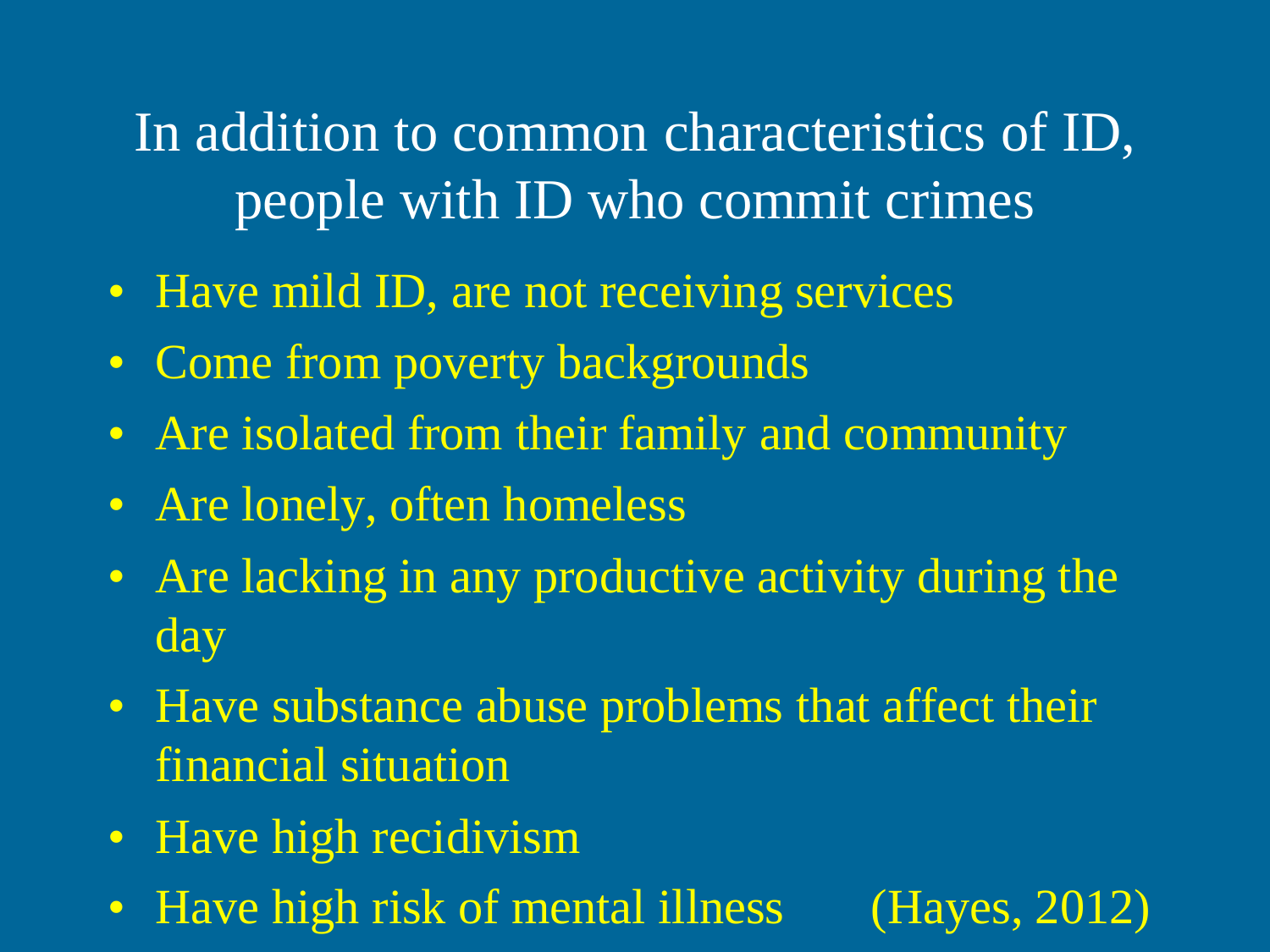## More characteristics

#### • Similar to other offenders

- Lacking a loving family home
- Dysfunctional childhoods
- Poverty
- Abuse & neglect
- Witness to parental violence
- Family offending
- ADHD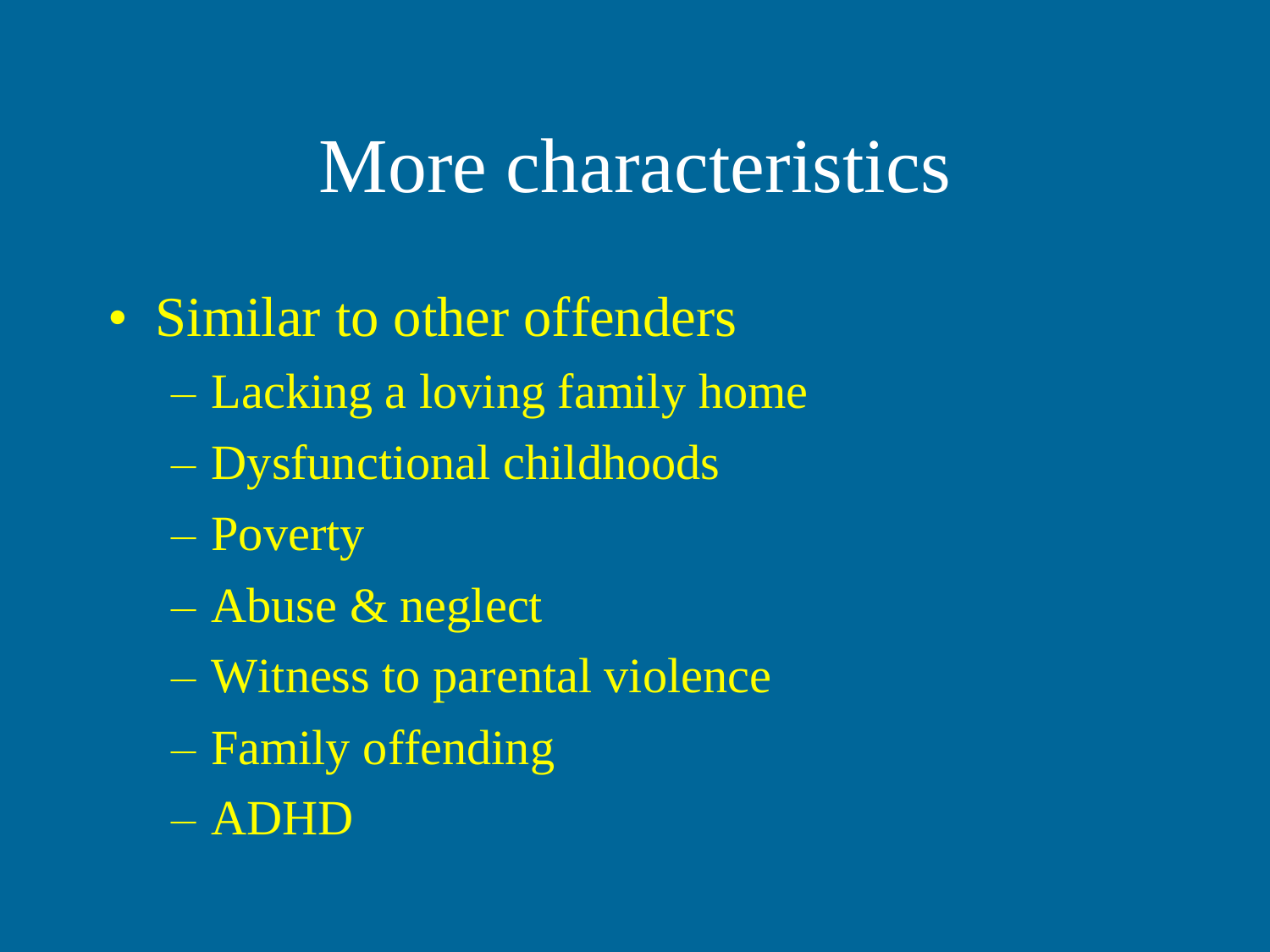3. People with Developmental Disabilities as Suspects

- Understanding Miranda rights and Miranda statement
- Given to people in custody
- "The person in custody must, prior to interrogation, be clearly informed that he/she has the [right to remain silent,](http://en.wikipedia.org/wiki/Right_to_silence) and that anything the person says will be used against that person in [court](http://en.wikipedia.org/wiki/Court); the person must be clearly informed that he/she has the right to consult with an [attorney](http://en.wikipedia.org/wiki/Lawyer) and to have that attorney present during questioning, and that, if he/she is [indigent,](http://en.wikipedia.org/wiki/Poverty) an attorney will be provided at no cost to represent him/her."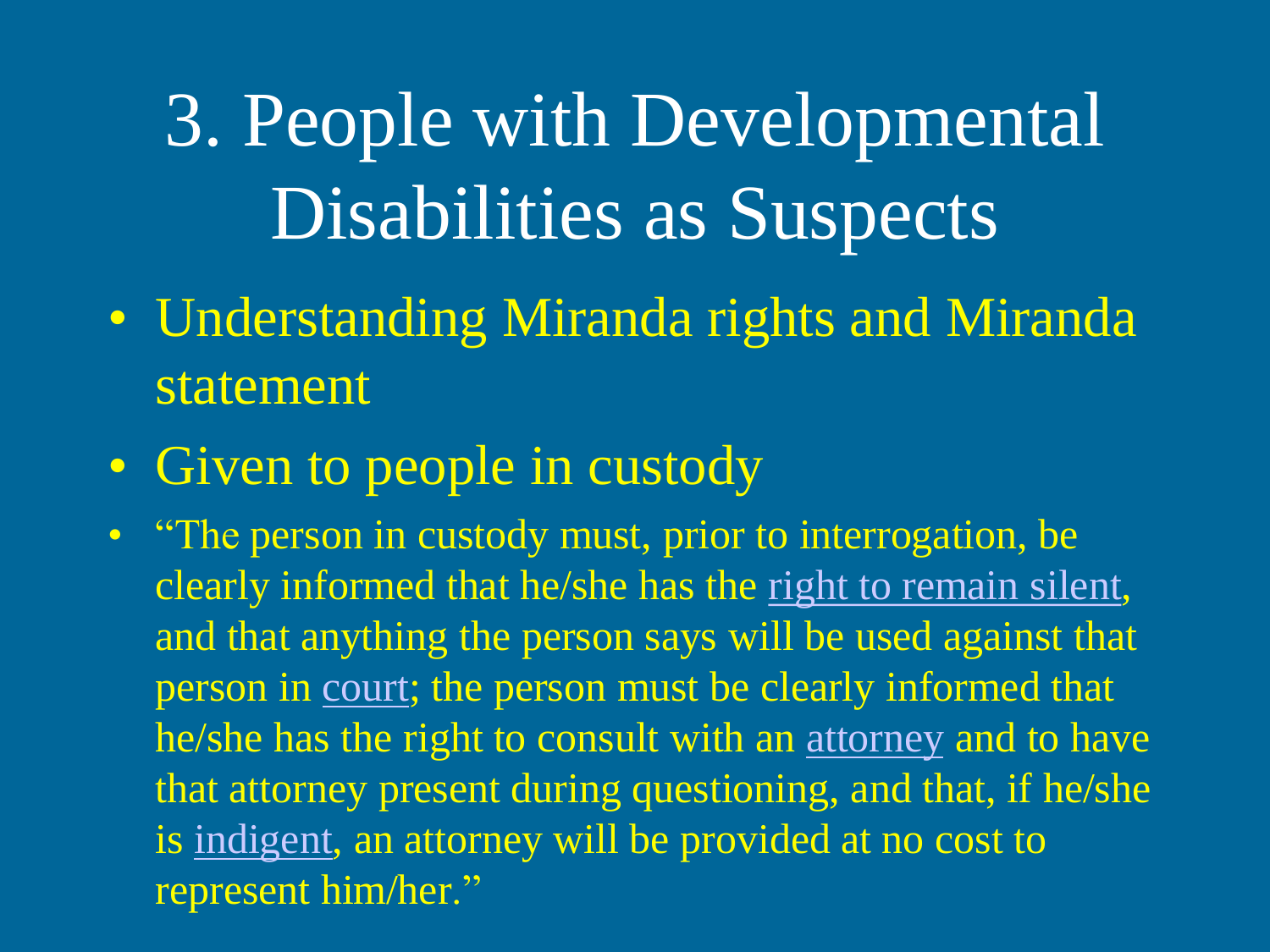# People with Disabilities as Suspects

• The danger of false confessions

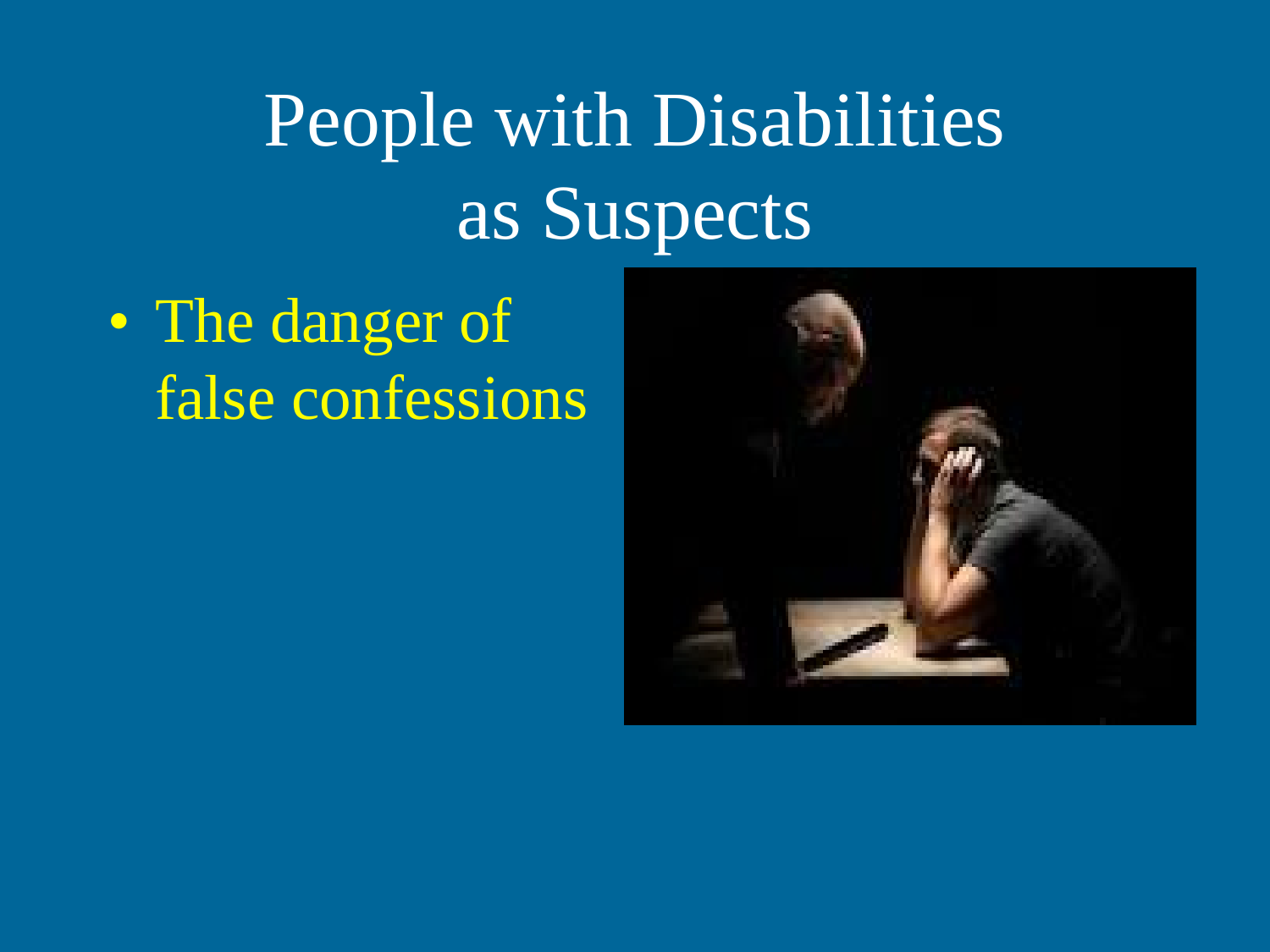4. People with Developmental Disabilities as Defendants • Competence to Stand Trial –*Dusky v. United States* (1960) The court ruled that to be competent to stand trial defendant must have a "sufficient present ability to consult with his lawyer with a reasonable degree of rational understanding" and a "rational as well as factual understanding of the proceedings against him."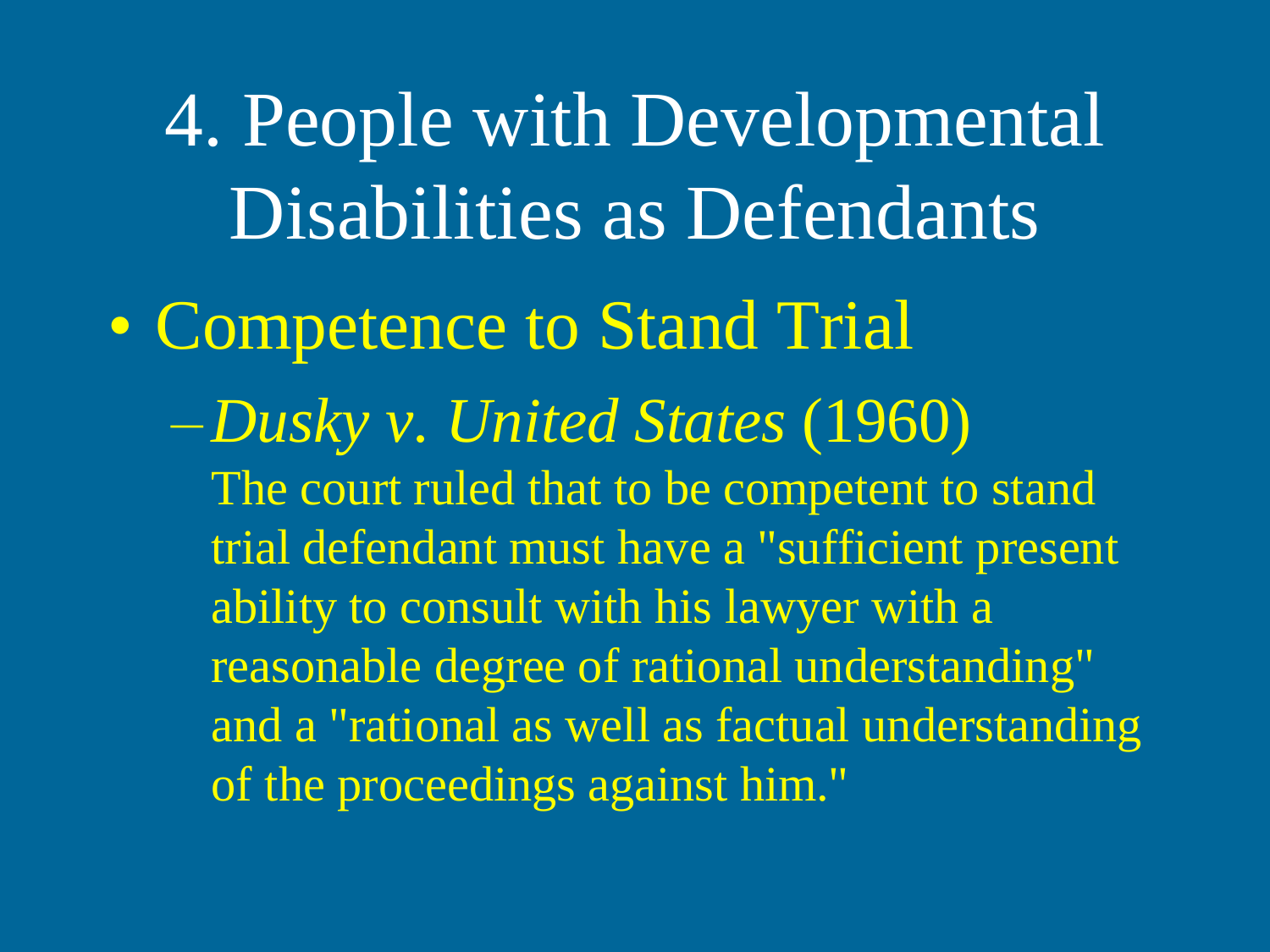People with Developmental Disabilities as Defendants

• *Atkins v. Virginia* (2002) U.S. Supreme Court prohibited the death penalty for people with mental retardation (a.k.a. intellectual disability) as a violation of their 8<sup>th</sup> Amendment right to protection from cruel and unusual punishment.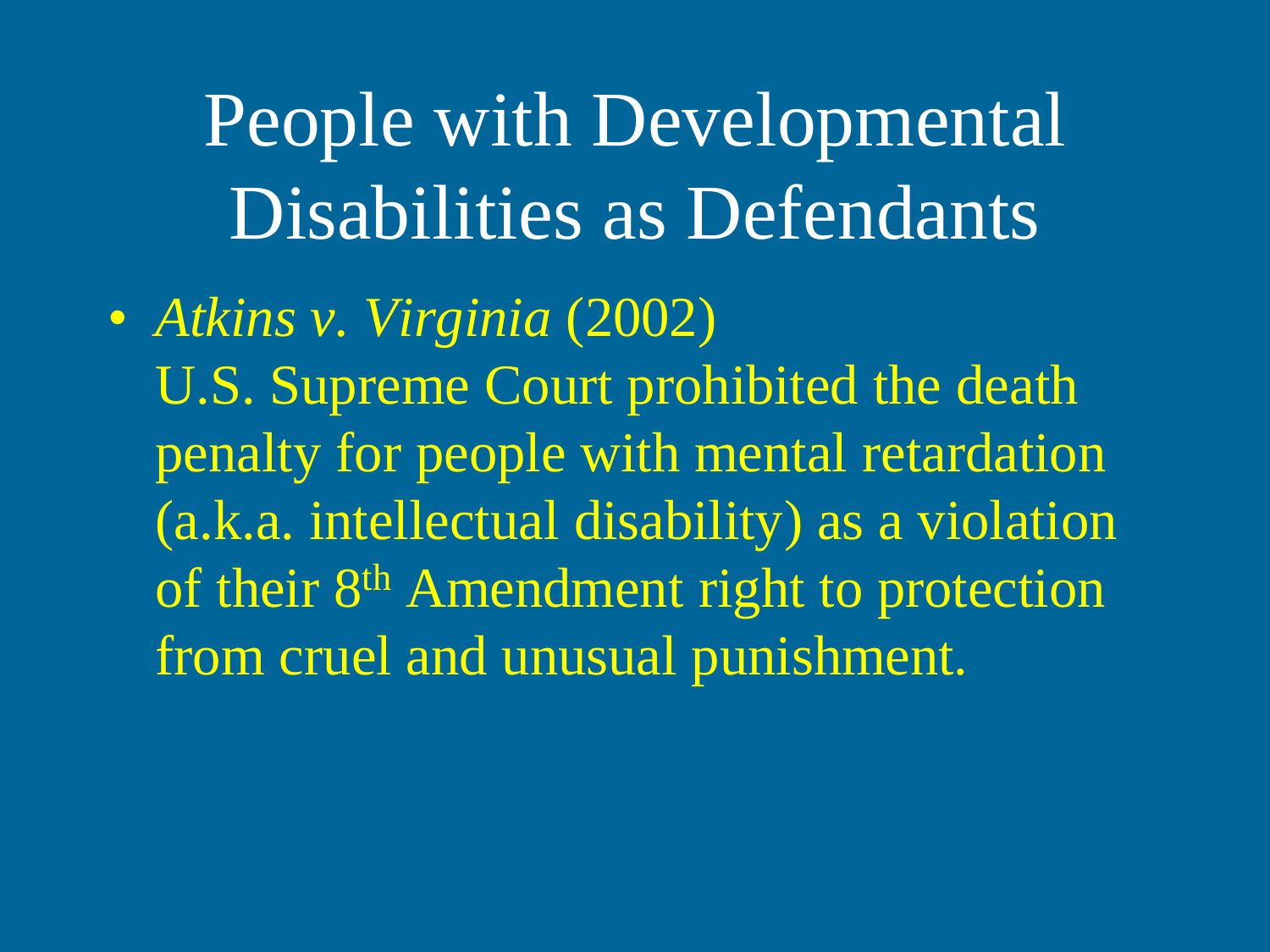# *Atkins v. Virginia* (2002)

• "…they have diminished capacities to understand and process information, to communicate, to abstract from mistakes and learn from experience, to engage in logical reasoning, to control impulses, and to understand the reactions of others."

Justice J. P. Stevens, writing for the majority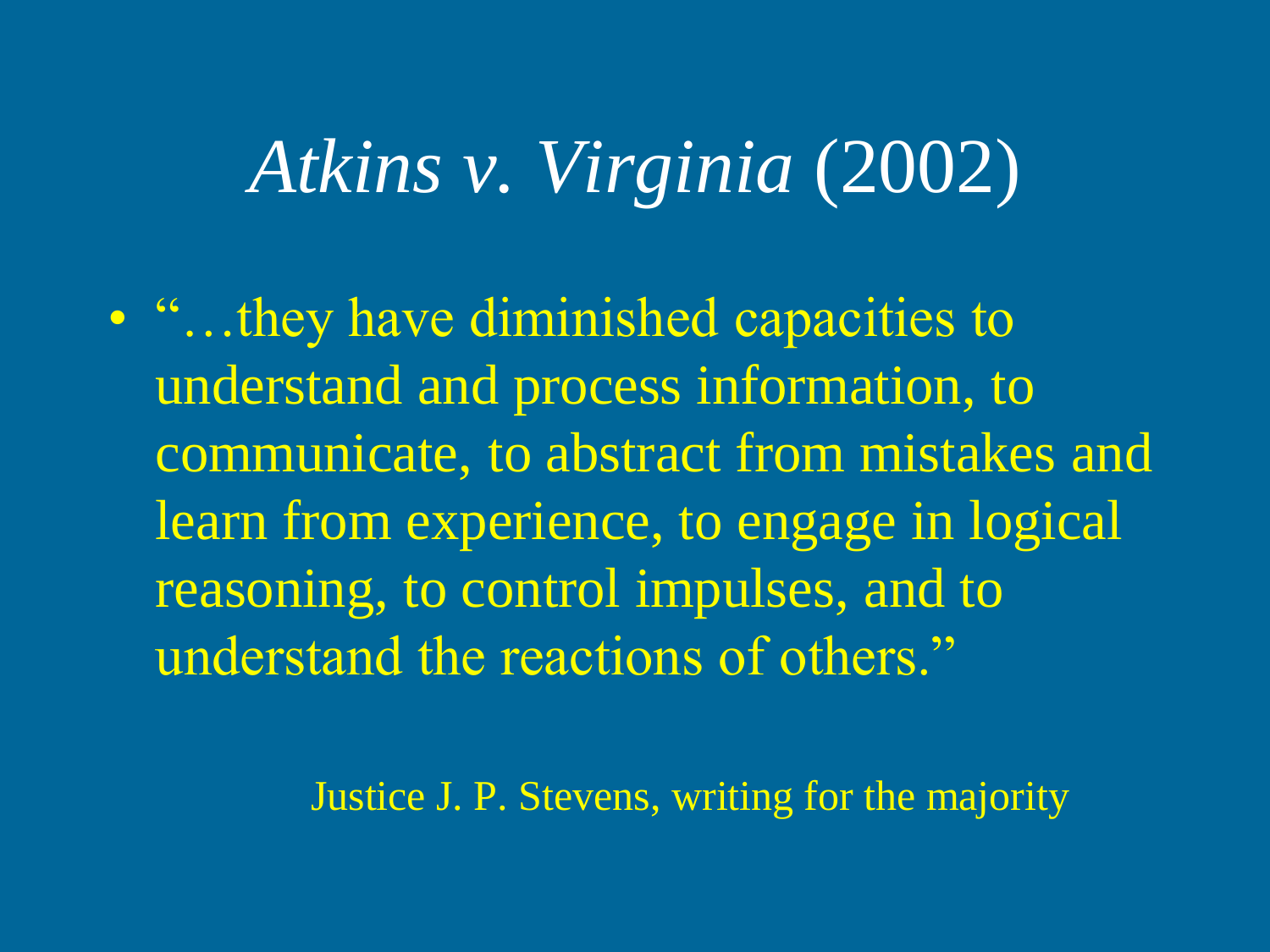# *Atkins v. Virginia* (2002)

• The Court left to the states the decision how to define and determine the presence of mental retardation, although they referenced by footnote the definitions of the American Association on Mental Retardation (1993) and the American Psychiatric Association (2000).